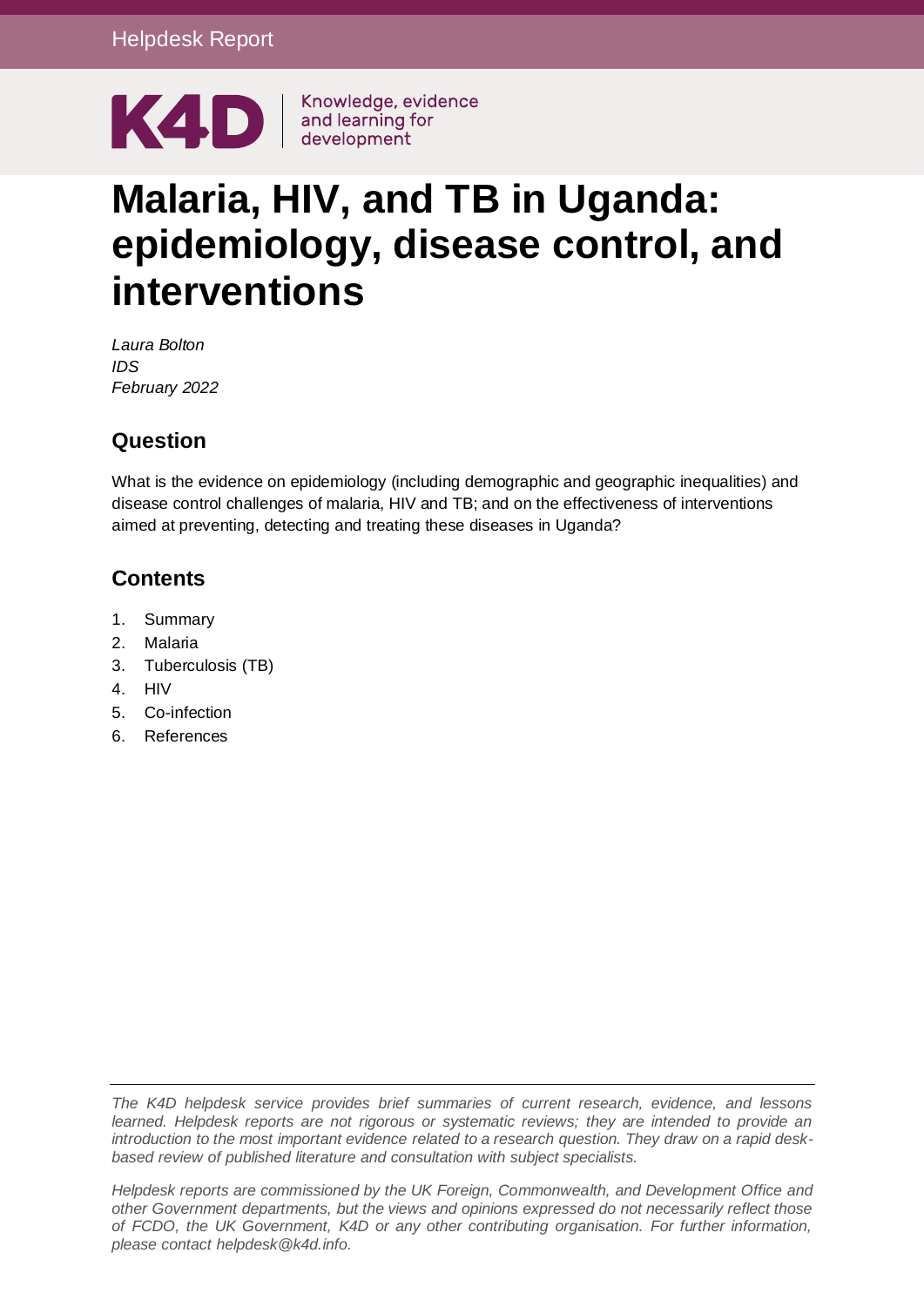# <span id="page-1-0"></span>**1. Summary**

There was a wealth of information on Malaria, tuberculosis (TB), and HIV in Uganda which was not possible to cover entirely within the scope of this review. This report includes the latest data from the World Health Observatory and draws on research published since 2016 identified in the top results of a rapid keyword search.

### **Malaria**

Epidemiology:

- 26 percent of the population have malaria
- 8,600,724 estimated cases
- 14,390 estimated deaths

Uganda accounts for 5 percent of the global burden of malaria. Incidence peaks during June and July and is lowest in February-March. Rates are highest in Acholi region and lowest in Kegezi region. Other regions recording higher incidence rates are West Nile, Karamoja, East Central - Busoga, and Teso. Prevalence is higher in rural areas.

Risk factors identified include lower socioeconomic status, lower education levels, house construction variables, and an occupation in farming. Within children between 0-59 months prevalence increases with age.

Mass Action Against Malaria was launched in 2018 by the president of Uganda. It aims to reorient values towards malaria, increase commitment to accountability, support scaling up of interventions, and communicate a sense of urgency around the situation.

Intervention evidence on prevention in Uganda:

- Indoor residual spraying and insecticide treated nets are found to be effective in reducing risk (Ssempiira et al., 2017; Kigozi et al., 2020b; Roberts & Matthews, 2016; Tukei et al., 2017; Maziarz et al., 2017; Rek et al. 2020).
- Health system readiness affects malaria outcomes (Ssempiira et al., 2018a).
- One study suggests strengthening environmental factors for prevention (Musoke et al., 2018). This includes managing breeding grounds for mosquitos and improving structural housing conditions.

Barriers to the use of ITNs include heat and low-perceived risk. Resistance to insecticides is also a growing concern.

Evidence on treatment interventions:

- Management with artemisinin-based combination therapy (ACT) and vector control are found to be effective (Ssempiira et al., 2018b).
- A study finds a combination of IRS and chemoprevention administered promptly to be highly effective.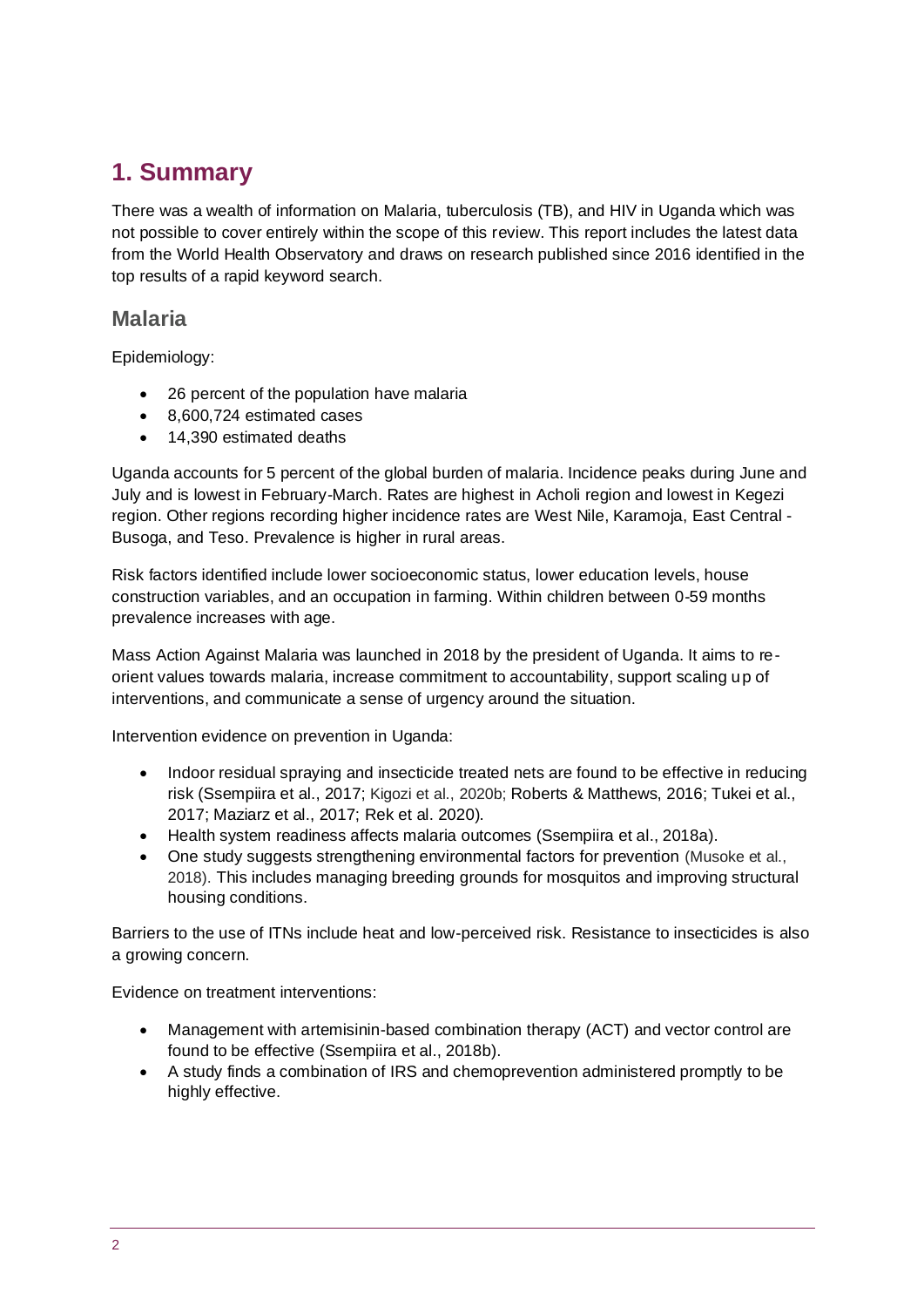# **TB**

Epidemiology:

- Incidence is 196 per 100,000 population per year
- 16 per 100,000 HIV-negative people die per year of TB
- There are 90,000 incident TB cases.

There is an upward trend in case numbers of TB. The Karamoja region has the highest national incidence. There is low drug resistance in this area.

Treatment coverage nationally was 68 percent in 2020. And overall effective treatment coverage 46.8 percent. There is a 78 percent success rate in treating patients for multi-drug resistant TB (MDR-TB).

Risk factors for mortality include co-infection with HIV, non-adherence to treatment, and low education (Kizito et al. 2021). Challenges to treating TB include poor treatment adherence and delayed treatment (Okethwangu et al., 2019; Hassard et al., 2017). Directly observed treatment strategies to improve adherence are recommended.

The Uganda National TB and Leprosy Programme (NTLP) under the government department of National Disease Control is responsible for planning. The management structure functions at national, regional and district levels. The NTLP sets out standards and operational guidelines, conducts training, manages drug procurement and distribution, supervises technical support, coordinates partners and activities, and communicates advocacy. It is also responsible for monitoring and evaluation. A national guidelines for Tuberculosis Infection Control in Health Care Facilities, Congregate Settings and Households outlines control measures, healthcare management roles, and protective equipment needs. It advises on how to control in congregative settings; and how to reduce transmission in households.

Increased access to treatment services is required along with quality of service improvements. Health facilities are found to lack rapid TB diagnosis testing, have long testing turnaround times, and have limited services for MDR-TB (Oyediran et al., 2020). Gaps in knowledge among patients has also been identified.

Data on treatment outcomes is limited. The use of data is found to be important for facilities in Uganda to make decisions, for design, continuous quality improvement, capacity building, and prioritisation of better people management (Izudi et al., 2019).

Interventions to improve case identification so that treatment is delivered sooner involve targeting, systems strengthening, systematic screening amongst vulnerable groups, and improved adherence to guidelines. Outcomes from digital interventions to improve adherence were mixed.

## **HIV**

Epidemiology:

• Prevalence of HIV among adults aged 15 to 49 is 5.4%.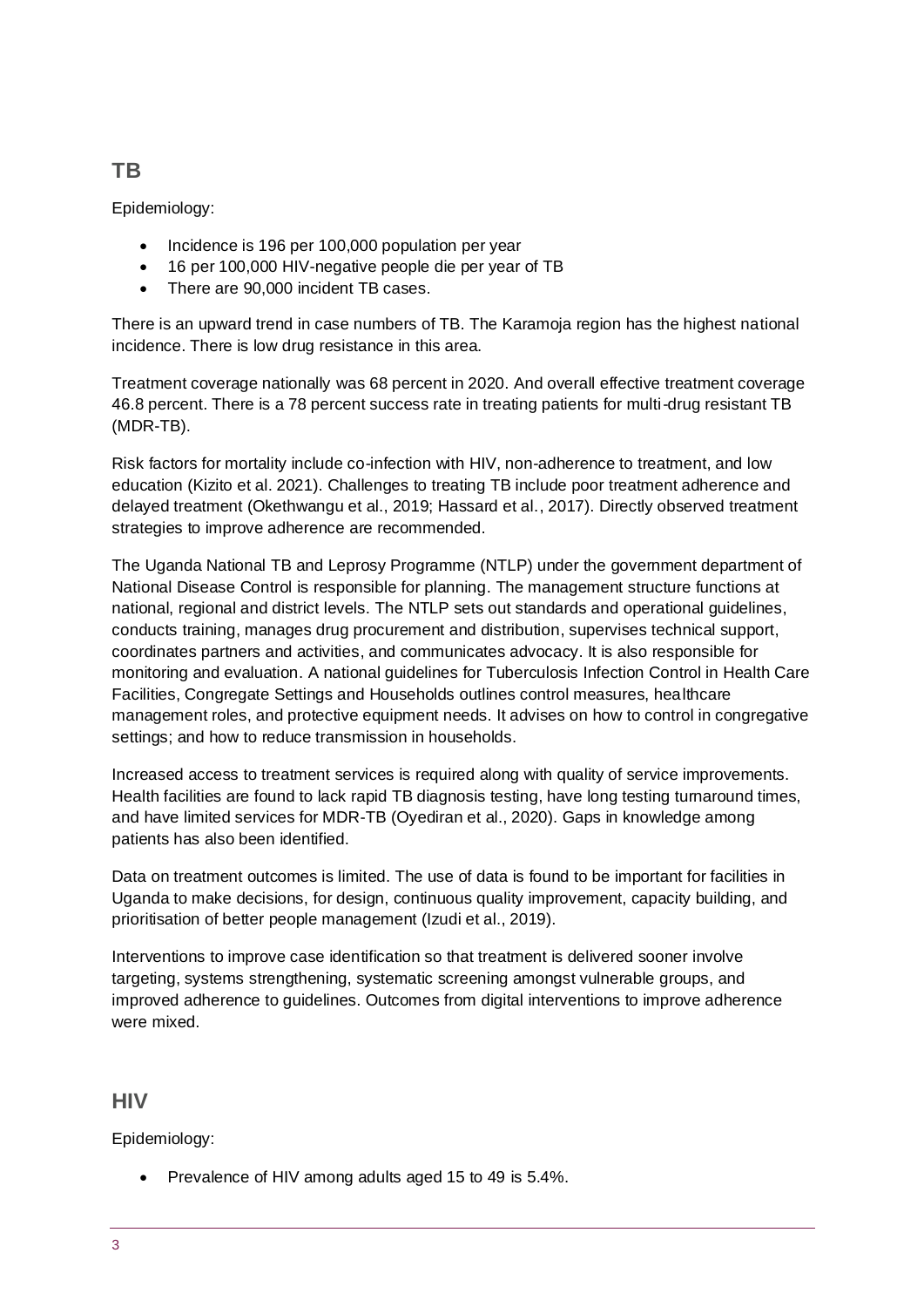- The trend in prevalence is steadily reducing from 8.1% in 2000.
- An estimated 1.4 million people in Uganda are living with HIV.
- There are 1.4 new infections per 1,000 uninfected population per year.
- There were 22,000 deaths due to HIV in the year of latest available data.

HIV is higher among urban residents. It is highest in the Central, South-West, and Mid-North regions of the country. Prevalence is known to be much higher in the fishing community. Women are more likely to be living with HIV than men. A study found 33 percent of sex workers to be carrying the virus (Hladik et al., 2017).

Other risk factors:

- Socioeconomic status
- Education
- Alcohol use (leading to risky sexual behaviour)
- Migrants are higher risk than non-migrants

An estimated 90 percent of people living with HIV are receiving antiretrovirals (ARVs). There are 3,365 health facilities across the country which provide testing and counselling. Less than half of males and females have comprehensive correct knowledge about the virus.

Government planning to accelerate the prevention of HIV aims to shift from emergency vertical programming to epidemic control and long-term development programming (Uganda AIDS Commission, 2018). There is also a planned shift from centralised programming to decentralised local responses. To address vulnerability, risks, exposure and to improve mitigation the plan outlines a shift from intervention-specific programming to systems approaches. The plan will be implemented using a multisectoral response with a wide range of stakeholders.

Intervention evidence:

- Combination interventions of ART and male circumcision are found to be successful in a number of studies (Grabowski et al, 2017; Kagaayi et al., 2019).
- One study suggests removing CD4 count thresholds for ART initiation (McCreesh et al., 2017).
- Home-based testing uncovered more cases than testing at community mobilisation events in one study (Bogart et al., 2016).
- Distribution of testing kits through peer distribution had promising uptake in fishing communities (Choko et al., 2018).
- Challenges to integrated care include lack of staff, gaps in knowledge of service providers, limited space, and shortage of critical supplies.
- A study finds women with disabilities were less likely to receive HIV testing and counselling services (Zandam et al., 2022). Of a sample of 10,073 women between 15 and 49 who had a live birth in the past 5 years, 68.2 percent of women without disabilities received a test result compared to 61.4 percent of women with disabilities.
- Greater efforts are needed to ensure that people living with disabilities have equal access to testing and counselling (Zandam et al., 2022); and need to be included in education outreach (Schenk et al., 2017).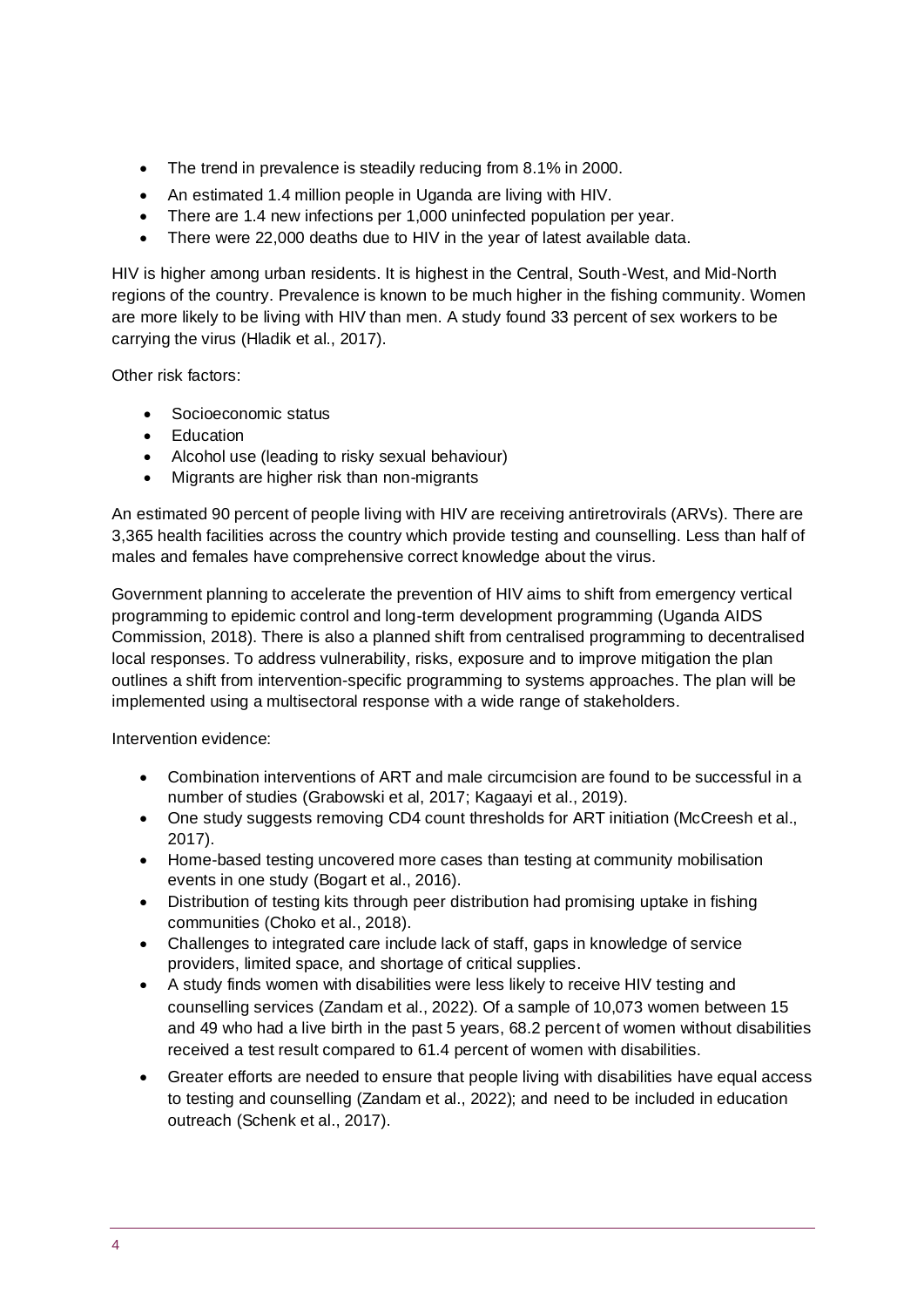It is challenging to improve treatment adherence and testing in fishing communities as they are highly mobile and have transport issues (Musumari et al., 2021; Kuteesa et al., 2019). Stigma reduction and social support are important in these communities and required clinic visits should be reduced if possible (Sileo et al., 2019b).

# **Co-infection**

30 percent of HIV deaths are caused by TB (Uganda AIDS Commission, 2017). There are 65 cases of TB in 100,000 HIV cases. Highest numbers of this co-infection are found around Lake Victoria and in northern Uganda.

One study found 27 percent of HIV patients co-infected with malaria. Malaria was more prevalent in patients not using ART. Risk of co-infection is reduced with malaria prevention methods (nets and spraying), use of cotrimoxazole prophylaxis, and education on the risk of HIV-malaria interaction.

The government have published a strategic plan to reduce barriers to HIV, TB and malaria services.

# <span id="page-4-0"></span>**2. Malaria**

# **Incidence**

Latest from the Global Health observatory:<sup>1</sup>

- Incidence of malaria (per 1,000 population at risk): 262.7
- Estimated number of Malaria cases: 8,600,724
- Estimated number of Malaria deaths: 14,390
- Malaria number of reported confirmed cases in a year 11,667,831

Uganda accounts for five percent of the global burden of Malaria and is the third highest in the world in terms of number of cases (WHO, 2020). It has the eighth highest levels of death. Trends show a decrease in cases and deaths between 2016 and 2019 of 7.2 and 9.5 percent respectively.

### **Geographical and environmental**

A study looking at spatial-temporal patterns of malaria incidence between 2015 and 2019 using data from 3446 health facilities finds strong seasonality (Kigozi et al., 2020a). The highest peaks were experienced June-July and the lowest February-March. Mean monthly regional incidence rates were highest in Acholi region (Northern) and lowest in Kegezi region (South-western). Other regions recording higher incidence rates are West Nile, Karamoja, East Central - Busoga, and Teso. High burden and risk districts were identified within these regions - Lamwo of Acholi,

<sup>1</sup> [https://www.who.int/data/gho/data/indicators/indicators-index](https://www.who.int/data/gho/data/indicators/indicators-index%20accessed%204.2.22) accessed 4.2.22. Data from between 2017 and 2020.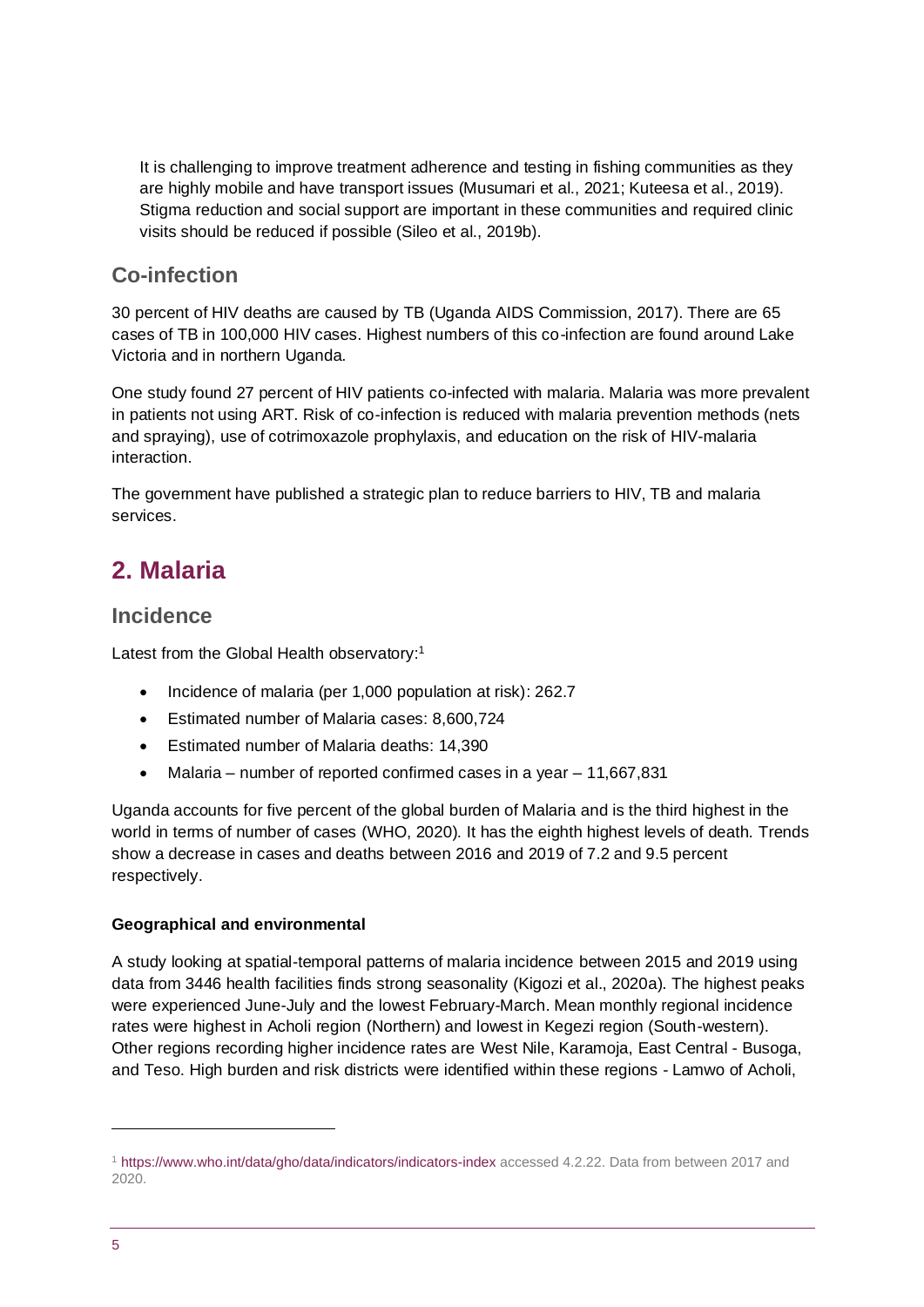Moyo of West Nile, Kaabong of Karamoja, Namayingo of East Central - Busoga, and Katakwi of Teso region.

Maps of district-level malaria risk can be found in an epidemiological profile produced by the National Malaria Control Programme, KEMRI-Wellcome Research Trust and LSHTM (2018).<sup>2</sup> The profile also includes geospatially-represented long-lasting insecticidal nets (LLIN) and indoor residual spraying (IRS) coverage maps.

Malaria is higher in rural areas (Ssempiira et al., 2017). Land cover of crops, followed by forest, leads to higher prevalence than other land cover types.

A study comparing rates of paediatric (age 0-14) malaria hospitalisation found variance of malaria parasite exposure levels at five different sites: Jinja, Mubende, Kabale, Tororo, and Apac (Mpimbaza et al., 2020). There was a correlation between incidence rate and *Plasmodium falciparum<sup>3</sup>* prevalence in school children although findings were not statistically significant. All sites except Kabale had a concentration of under 5 years admitted to hospital (74 percent). Case numbers were highest in Apac followed by Jinja, Tororo, and Mubende. Cases in Kabale were very low.

### **Risk factors**

- Prevalence increases with age between 0 and 59 months (Ssempiira et al., 2017; Roberts & Matthews, 2016; Wanzira et al., 2017).
- Socioeconomic status, low income, low wealth, and food insecurity correlate with higher rates of infection (Ssempiira et al., 2017; Degarege et al, 2019; Tusting et al., 2016; Maziarz et al., 2017).
- Lower prevalence is found with higher education levels of parents (Ssempiira et al., 2017; Degarege et al, 2019; Tusting et al., 2016).
- House construction variables such as main floor material, main wall material and availability of electricity are found to correlate with malaria prevalence (Degarege et al, 2019; Roberts & Matthews, 2016; Musoke et al., 2018).
- A study of 4,930 children using 2014 Malaria Indicator Survey data found increasing malaria parasite prevalence with increasing severity of anaemia (Wanzira et al., 2017).

Having an occupation in farming increases malaria risk (Degarege et al, 2019).

Gender was not found to be a factor in a study in northern Uganda (Maziarz et al., 2017).

<sup>2</sup> [https://web-](https://web-archive.lshtm.ac.uk/www.linkmalaria.org/sites/link/files/content/country/profiles/Malaria%20LINK%20profile%20Uganda-final-4-9.pdf)

[archive.lshtm.ac.uk/www.linkmalaria.org/sites/link/files/content/country/profiles/Malaria%20LINK%20profile%20U](https://web-archive.lshtm.ac.uk/www.linkmalaria.org/sites/link/files/content/country/profiles/Malaria%20LINK%20profile%20Uganda-final-4-9.pdf) [ganda-final-4-9.pdf](https://web-archive.lshtm.ac.uk/www.linkmalaria.org/sites/link/files/content/country/profiles/Malaria%20LINK%20profile%20Uganda-final-4-9.pdf)

<sup>3</sup> Estimated to cause 98%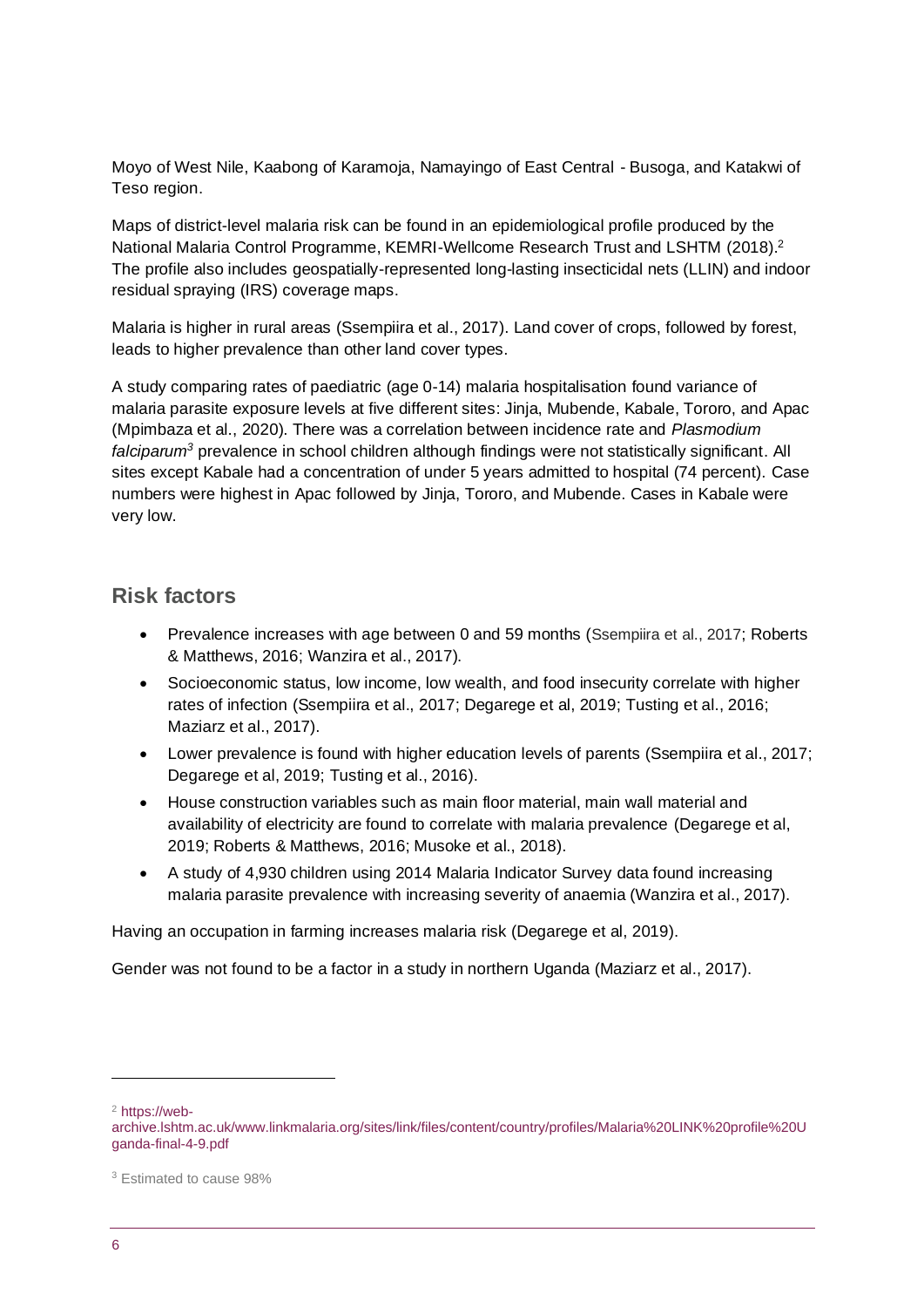# **Mass Action Against Malaria Intervention**

Mass Action Against Malaria was launched in April 2018 by the president (WHO, 2020). It is targeted widely at high-level state leadership, parliamentarians, government civil servants, religious and cultural leaders, media personnel, private sector, district health teams, health facilities, schoolteachers, community leaders, and households and the public at large.

It aims to:

- re-orient values towards malaria prevention as a public health action to save lives
- increase commitment to accountability for the fight against malaria
- support the scaling up of interventions against malaria
- create a sense of urgency around the situation

There has been widespread dissemination and development of a handbook (WHO, 2019). It supported incorporation of malaria in the National Development Plan and the Health Sector Development Plan (WHO, 2020). It achieved establishment of the Uganda Parliamentary Forum for Malaria (UPFM). District task forces have been established for operational intervention and information dissemination. Sustained funding is needed to ensure high impact. Accountability at national level requires capacity building.

## **Intervention evidence**

### **Prevention - bed nets and residual spraying**

Rek et al. (2020) found non-adherence to use of long-lasting insecticide-treated bed net (LLIN) strongly associated with increased odds of getting malaria. Barriers to use included heat and lowperceived risk of malaria. Children exposed to fewer mosquitos were less likely to use LLINs. Behaviour change strategies are recommended to ensure consistent use even when transmission risk has been reduced.

A study analysed national data from 2014-15 to assess intervention effects on the distribution of malaria prevalence in children under 5 in Uganda (Ssempiira et al., 2017). Indoor Residual Spraying (IRS) and Insecticide Treated Nets (ITN) ownership were found to have significant protective effect on malaria prevalence although effects varied. "The varying effects of the interventions calls for selective implementation of control tools suitable to regional ecological settings" (p2). No effect was observed for Artemisinin Combination-based Therapies (ACTs).

A study using outpatient surveillance data from four health facilities in Uganda estimated the impact of control interventions on the age distribution of malaria over a 10-year period (Kigozi et al., 2020b). All sites distributed LLINs on a large scale and two sites incorporated indoor residual spraying of insecticide (IRS). In all sites the proportion of malaria cases in under 5's decreased significantly.

Factors related to risk of malaria in a study of 4,939 children found IRS to significantly reduce a child's risk (Roberts & Matthews, 2016). A large study in northern Uganda found a decreasing trend in malaria morbidity following IRS (Tukei et al., 2017). Malaria prevalence was found to be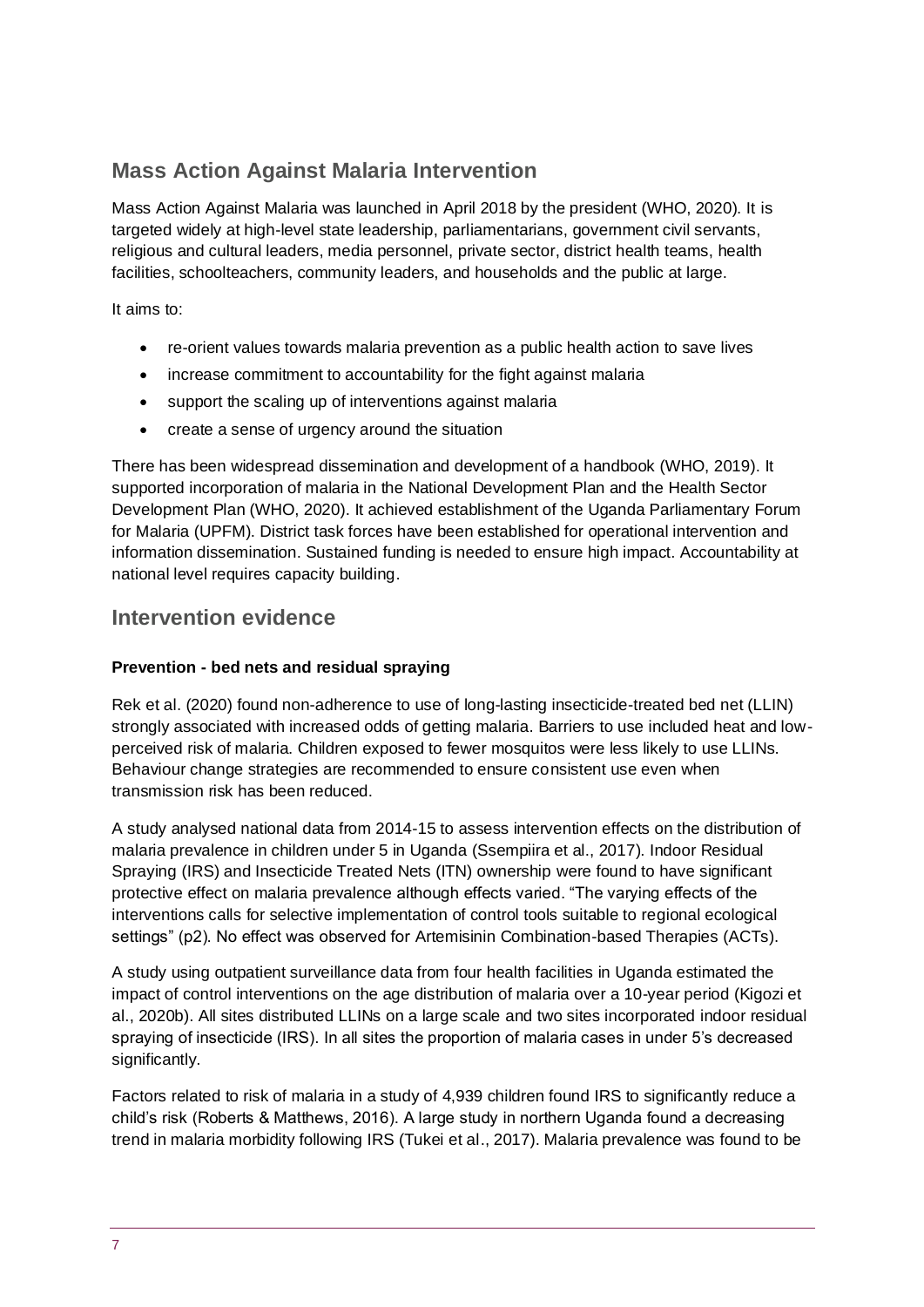lower where IRS was being used in Burkitt lymphoma-endemic areas of northern Uganda (Maziarz et al., 2017).

With success shown in LLIN and IRS use in a study of Walukuba, Kihihi and Nagongera authors suggest prioritising interventions targeting outdoor biting (Mawejje et al., 2021).

A study of prevention practice in a rural community in Wakiso district suggests that it is not necessary to increase coverage of ITNs and IRS but rather to support and strengthen with environmental management (breeding grounds for mosquitos) and improving structural housing conditions (Musoke et al., 2018).

Resistance to insecticides is a growing concern (National Malaria Control Programme, KEMRI-Wellcome Research Trust and LSHTM, 2018).

#### **Management**

A study on health system readiness found an association between severe malaria outcomes (Ssempiira et al., 2018a). Management with artemisinin-based combination therapy (ACT) and vector control interventions were found to be effective in a study using District Health Information from 2013 to 2016 (Ssempiira et al., 2018b).

A pooled analysis of measures in the high-transmission area of Tororo showed that a combination of IRS and chemoprevention, and prompt effective treatment of symptomatic malaria to be highly effective (Kamya et al, 2020).

# <span id="page-7-0"></span>**3. Tuberculosis (TB)**

### **Incidence**

Latest from the Global Health observatory:<sup>4</sup>

- Incidence of tuberculosis (per 100 000 population per year) 196
- Deaths due to tuberculosis among HIV-negative people (per 100 000 population) 16
- Number of deaths due to tuberculosis, excluding  $HIV 7,400$
- Number of incident tuberculosis cases 90,000
- Number of incident tuberculosis cases in children aged 0 -14 12,000
- Number of incident tuberculosis cases, (HIV-positive cases) 30,000
- Confirmed cases of RR-/MDR/-TB 470
- New cases tested for RR-/MDR-TB  $%$   $-63$

<sup>4</sup> [https://www.who.int/data/gho/data/indicators/indicators-index accessed 4.2.22.](https://www.who.int/data/gho/data/indicators/indicators-index%20accessed%204.2.22) Most data from 2020. Some from 2017.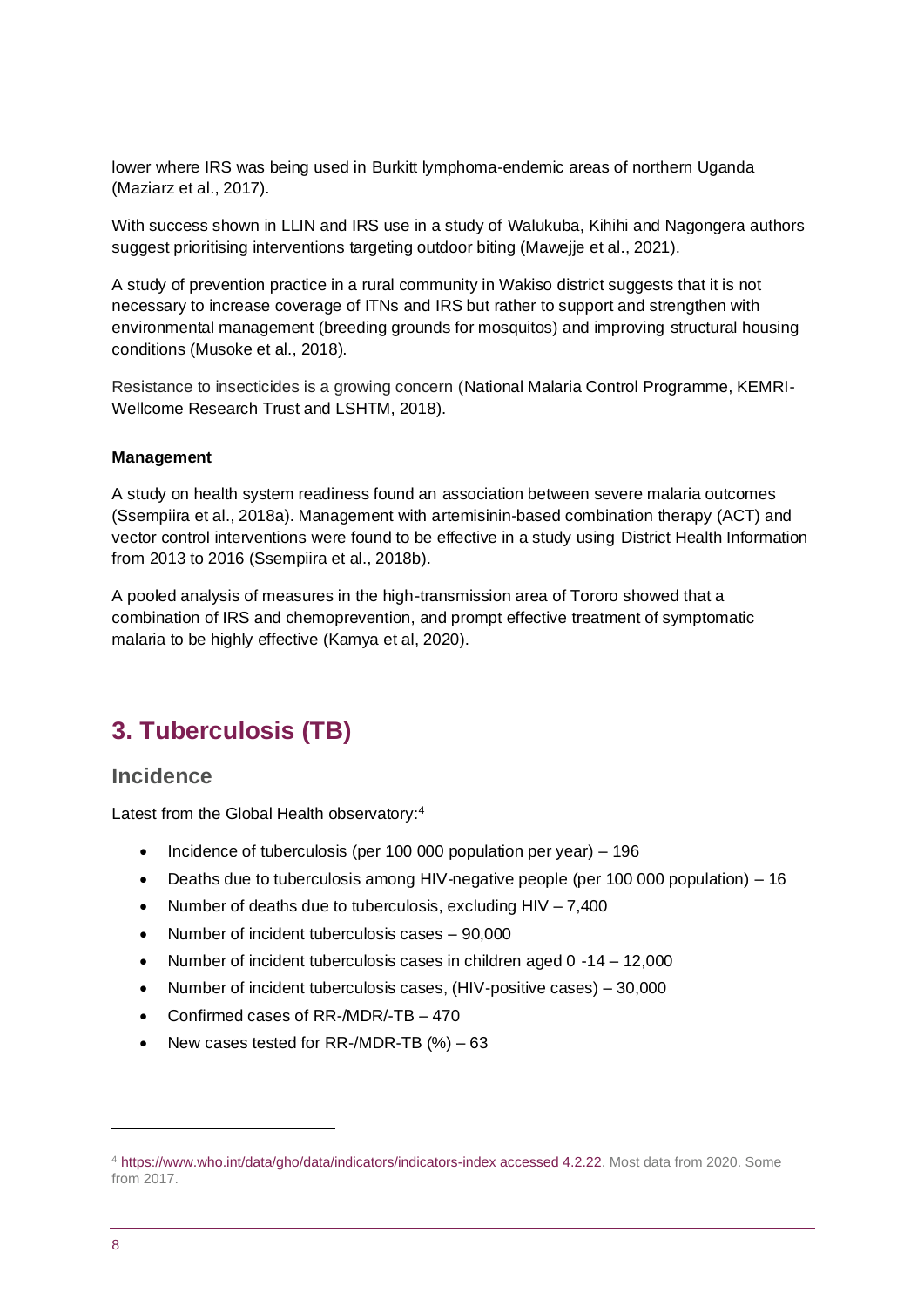Uganda is one of the 30 countries with the highest burden of TB (Oyediran et al., 2020). Figure1 shows an upward trend in numbers of people developing TB.

### Figure 1: TB trends in Uganda



*Source: [https://www.stoptb.org/static\\_pages/UGA\\_Dashboard.html.](https://www.stoptb.org/static_pages/UGA_Dashboard.html) Original source WHO, 2021. Reproduced with permission from WHO.* 

### **Regional**

Karamoja has the highest national TB incidence but low drug resistant TB (DRTB) prevalence (Simbwa et al., 2021). Previous treatment and drug stockouts were associated with the DRTB that was identified. Regular supply of anti TB medications and health education is recommended to stem the burden of TB amongst this nomadic population.

### **TB treatment data**

Latest from the Global Health observatory:<sup>5</sup>

<sup>5</sup> [https://www.who.int/data/gho/data/indicators/indicators-index accessed 4.2.22.](https://www.who.int/data/gho/data/indicators/indicators-index%20accessed%204.2.22) Data from between 2017 and 2020.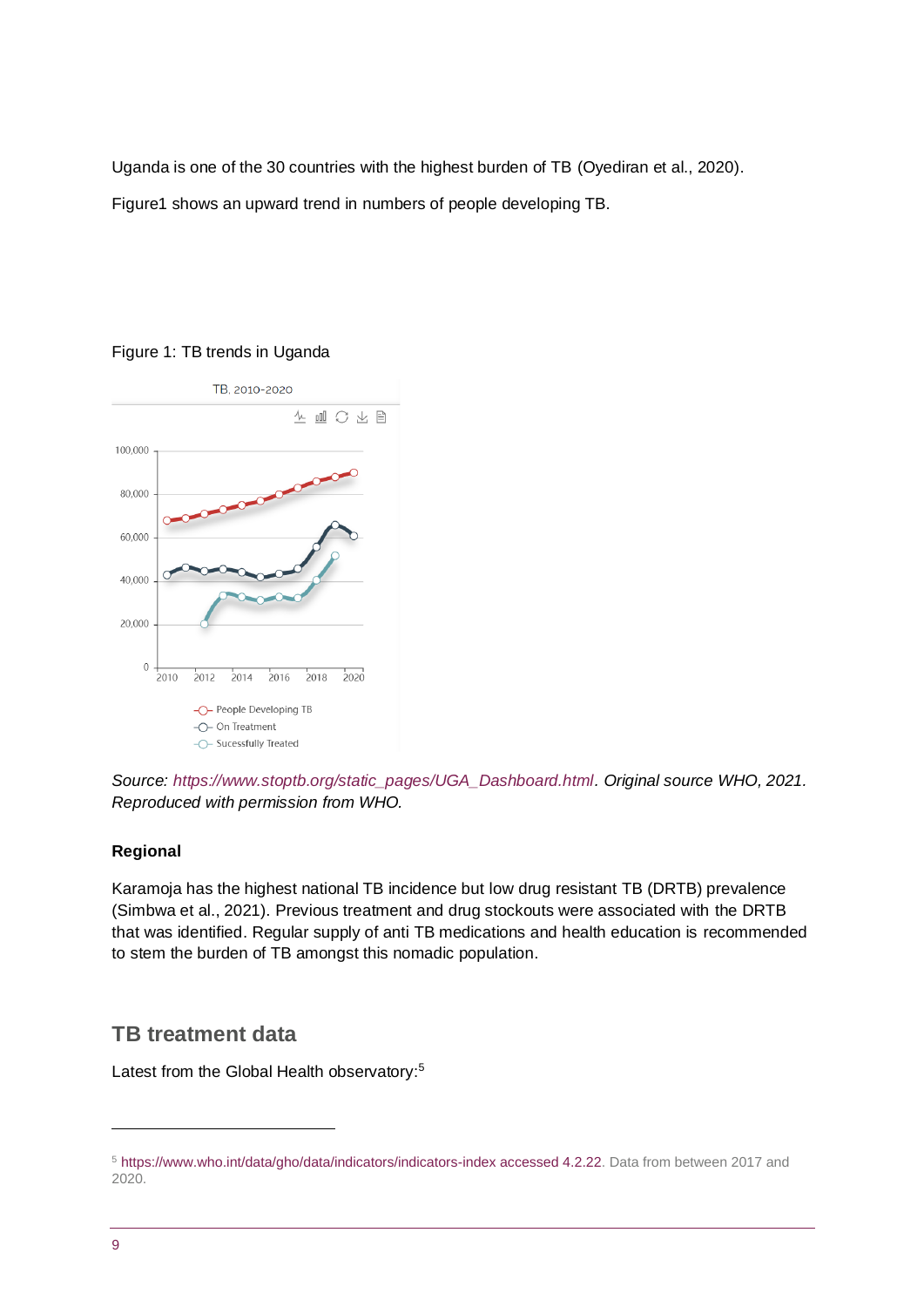- Tuberculosis treatment coverage (%) 68
- Tuberculosis effective treatment coverage  $(%) 46.8$
- Cases started on MDR-TB treatment 456
- HIV-positive TB patients on ART (antiretroviral therapy)  $(%) 97$
- Treatment success rate for patients treated for MDR-TB  $(\%)$  78
- Treatment success rate: HIV-positive TB cases (%) 81
- Treatment success rate: new TB cases  $(\%) 82$
- Treatment success rate: previously treated TB cases  $(\%) 74$
- Treatment success rate: XDR-TB cases (%) 44

### **TB barriers to prevention and treatment**

Risk factors for mortality among patients with MDR-TB identified in a study in Uganda include coinfection with HIV, non-adherence to treatment, and having no education (Kizito et al. 2021).

A Multidrug-resistant tuberculosis outbreak in the Arua District was associated with poor treatment adherence and delayed treatment (Okethwangu et al., 2019). The study authors recommend strengthening directly-observed treatment strategies. There was also a need to increase access to treatment services including increasing the number of beds in the MDR-TB ward.

A study of 201 patients in Kampala looked at treatment adherence issues (Hassard et al., 2017). 26% were found to be non-adherent. Patients' perception of 'not needing a treatment observer' and perception that 'TB patients being rejected' were associated with non-adherence.

## **National programme and guidelines**

The Uganda National TB and Leprosy Programme (NTLP) is a program under the department of the National Disease Control in the Ministry of Health.<sup>6</sup> The unit is responsible for planning; setting out standards and operational guidelines; conducting training; managing drug procurement and distribution; supervising technical support; coordinating partners and activities; communicating advocacy; and monitoring and evaluation. The management structure functions at national, regional and district levels. TB services are integrated in the general health care system. The overall approach to TB control in the country is aligned to the Stop TB Partnership and the Global Plan to Stop TB.

A National Guidelines is available for Tuberculosis Infection Control in Health Care Facilities, Congregate Settings and Households (The Republic of Uganda Ministry of Health, 2017). It outlines control measures (administrative and environmental), healthcare facility management roles, personal protective equipment, how to control in congregative settings; and how to reduce transmission in households.

<sup>6</sup> <https://www.health.go.ug/programs/tb-leprosy-control-program/> accessed 14.2.22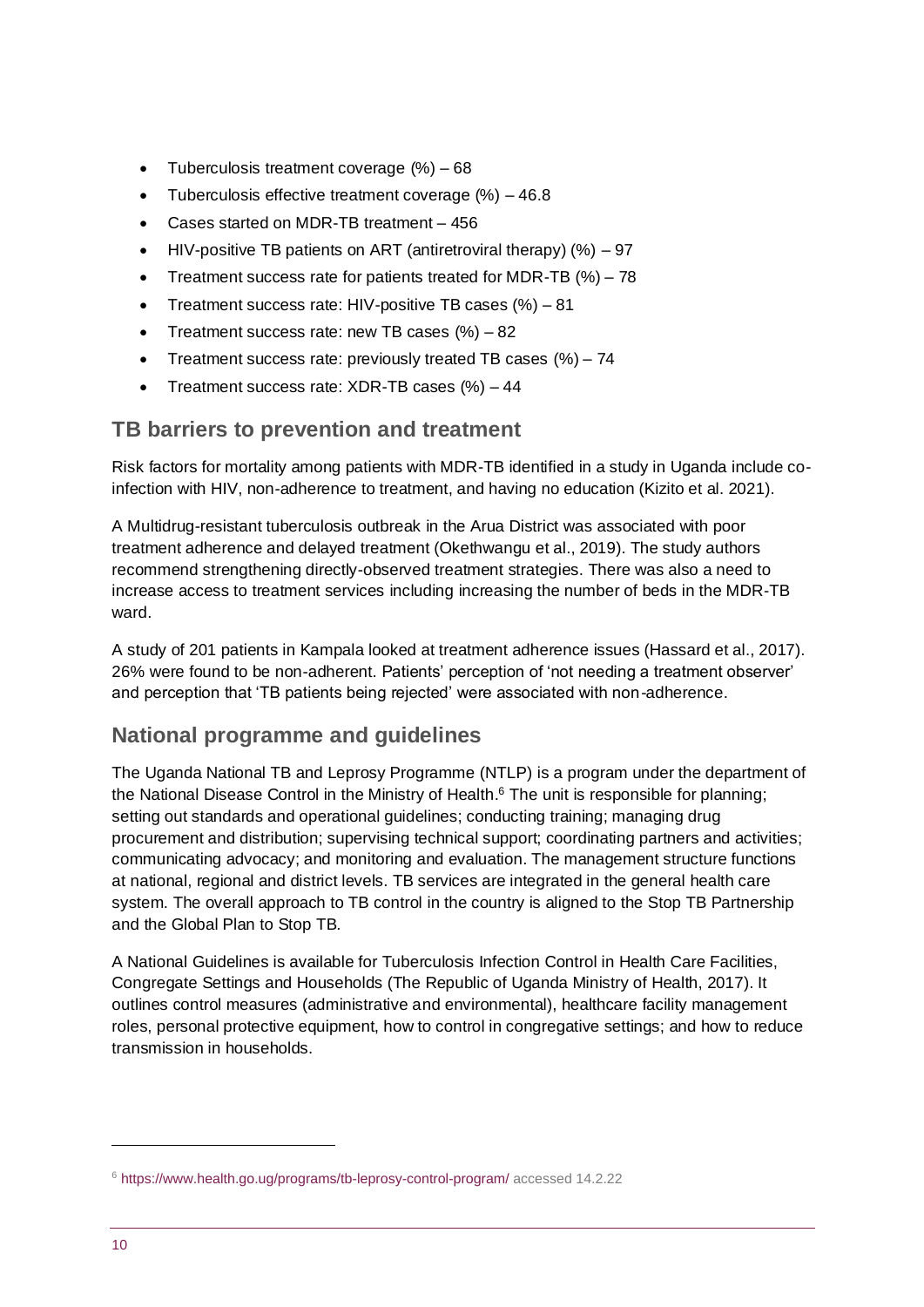# **TB services**

A quality of services assessment looked at health facility structure, service delivery process, and service delivery outcomes across 2,016 facilities (Oyediran et al., 2020). Performance was good on the availability of drugs/medicines, HIV services, pediatric TB screening and treatment services, and provider training and behaviours. Gaps highlighted were unavailability of rapid TB diagnosis testing, long testing turnaround times, and limited services for DR-TB. There are also gaps in knowledge and understanding of TB among patients, health-seeking behaviour of symptomatic patients, supportive services for TB patients on treatment, and data on treatment outcomes. Stigma and discrimination are also found.

Interviews with health services in Uganda found that treatment success was associated with facilities using data to make decisions and for design, continuous quality improvement, capacity building, and prioritisation of better people management (Izudi et al., 2019).

A qualitative study identified inadequate knowledge of basic standards of TB diagnosis, treatment, and control among health workers in the districts of Mukono and Wakiso in Uganda (Buregyeya et al., 2016). Improved training is strongly recommended.

To mitigate MDR-TB mortality, research recommends increased provision of social support, particularly for the elderly (Kizito et al. 2021). As well as supporting treatment adherence and early detection.

### **TB intervention**

A study explored patient perception of a digital adherence intervention which used mobile phones to monitor medication and send reminders in the Mbarara region (Musiimenta et al., 2019). Participants thought the intervention would be useful but there was some concern about whether they would see SMS messages on time. A study of a low-cost digital adherence technology called 99DOTS was found to be ineffective in improving treatment outcomes in a stepped-wedge cluster-randomized trial in 18 facilities across Uganda (Cattamanchi et al., 2021).

A trial using a mobile health intervention for contact investigation was found to be more direct and efficient but was complex and lacked adaptability (Meyer et al., 2020). There was also loss of trust among end users and lack of effective feedback systems.

## **Surveillance**

Interventions to improve case identification help to prevent issues of undiagnosed prevalence and help patients get treatment sooner. An intervention was assessed in Northern Uganda which combined quality improvement with facility-led active case finding (Karamagi et al. 2018). The intervention involved targeting, systems strengthening, systematic screening amongst vulnerable groups, and improved adherence to guidelines.

Surveillance and treatment success was found to be low in a review of ten clinics in eastern Uganda (Izudi et al., 2020). The authors urge that TB programmes should strengthen MDR/RR-TB surveillance and especially target those with treatment failure.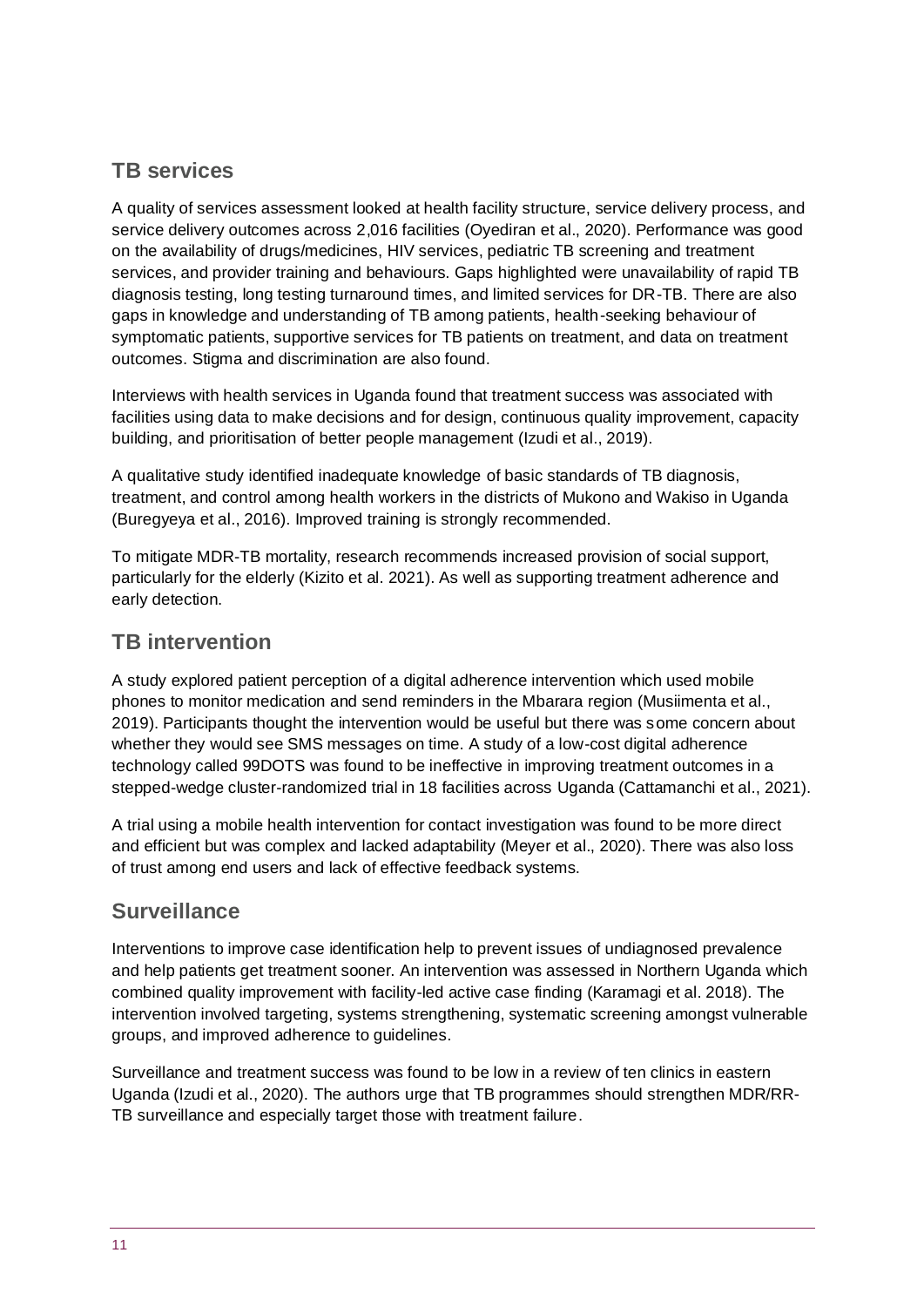A number of papers reference data from the Uganda National Tuberculosis Reference Laboratory (NTRL).<sup>7</sup> It received accreditation from the WHO in 2013. It provides data quality control, technical assistance, training and diagnostic services.

Diagnosis of TB among adolescents is challenging as they do not disclose health information (Muttamba et al., 2021). Adolescent's awareness of TB and associated risk factors was relatively high. Health workers have a misconception that adolescents are at low risk.

# <span id="page-11-0"></span>**4. HIV**

## **Incidence**

Latest from the Global Health observatory:<sup>8</sup>

- Prevalence of HIV among adults aged 15 to 49 5.4%.
- Prevalence trend: 6.3% in 2015; 6.8% in 2010; 7.1 % in 2005; and 8.1% 2000.
- Estimated number of people (all ages) living with  $HIV 1,400,000$
- New HIV infections (per 1,000 uninfected population) 1.24
- Number of new HIV infections 48,000 (in 2019)
- Number of deaths due to HIV/AIDS 22,000

### **Regional**

HIV is higher among urban residents (7.1%) than rural residents (5.5%) (Uganda AIDS Commission, 2018). Prevalence is highest in the Central, South-West, and Mid-North regions of the country. It is lowest in the West Nile, and North-east regions.

An assessment in the Kasensero fishing community in the Rakai district in south-western Uganda found HIV prevalence of 25.1% (Mafigiri et al., 2017). In neighbouring communities prevalence was 11% in Gwanda, and 3.9% in Kyebe. Prevalence was higher in landing site communities. Another study of ten fishing communities around Lake Victoria measured prevalence among 13–24-year-olds finding 10.8% of the 630 participants to be positive (Nanyonjo et al., 2020). Kamali et al. (2016) found those in fishing communities to have 6.04 per 100 person years at risk compared to 0.56 person years at risk for the general population cohort.

### **Gender**

Gender disaggregated data in the Kasensero study found markedly higher prevalence in women, 26%, compared to 12% in men. The Nanjojo et al. (2020) study found females to be 3.5% more likely to be infected as men.

<sup>7</sup> <https://ntrl.or.ug/who-we-are/> accessed 28.2.22

<sup>8</sup> [https://www.who.int/data/gho/data/indicators/indicators-index accessed 4.2.22.](https://www.who.int/data/gho/data/indicators/indicators-index%20accessed%204.2.22) Data from between 2017 and 2020.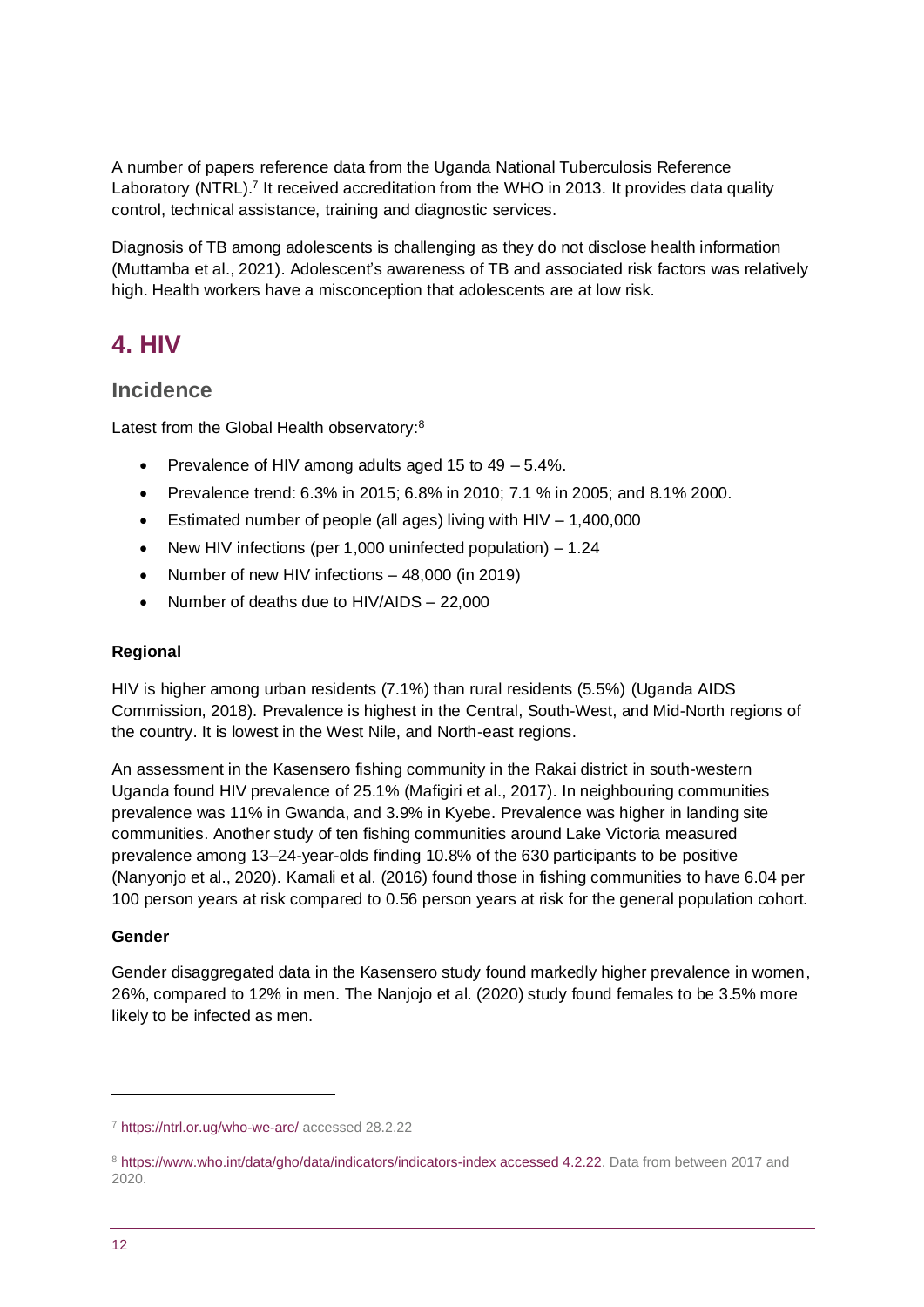### **Sex workers**

In a sample of 942 female sex workers in Kampala, 33 percent were found to have HIV (Hladik et al., 2017).

# **Risk factors**

- A study found higher socio-economic status (SES) correlated with lower incidence of HIV in a sample of 8,622 individuals in rural Uganda found (Santelli et al., 2021). The gap between incidence in higher and lower SES has widened over time.
- Education were factors in communities around Lake Victoria (Nanjojo et al., 2020)
- Alcohol use is associated with risky sexual behaviour and higher risk of contracting HIV (Kiene et al., 2019a). It is also an issue for ARV adherence (Sileo et al., 2019a)
- Higher incidence in women and in fishing communities as described above.
- Migrants were found to have higher prevalence than non-migrants in a study in the Rakai District (Olawore et al., 2018). The high-risk period is within the first two years of migration.
- Infection among female sex workers has been associated with low levels of schooling, having no other work, never having tested for HIV, self-reported genital ulcers or sores, and testing positive for another sexually transmitted infections (Hladik et al., 2017).

### **Treatment data**

ARV:

- Estimated antiretroviral therapy coverage among people living with HIV  $(\%) 90$
- Estimated number of pregnant women living with HIV needing antiretrovirals for preventing mother-to-child transmission based on WHO methods – 90,941
- Number of pregnant women living with HIV who received antiretrovirals for preventing mother-to-child transmission – 90,941

Testing, counselling, knowledge:

- HIV testing and counselling facilities 3365 (number of health facilities which provide testing and counselling)
- Reported number of tests performed where results were received by a person 8,445,382 (2018)
- Population aged 15-24 years with comprehensive correct knowledge of HIV/AIDS (%) (2007-2013) 40 male and 38 female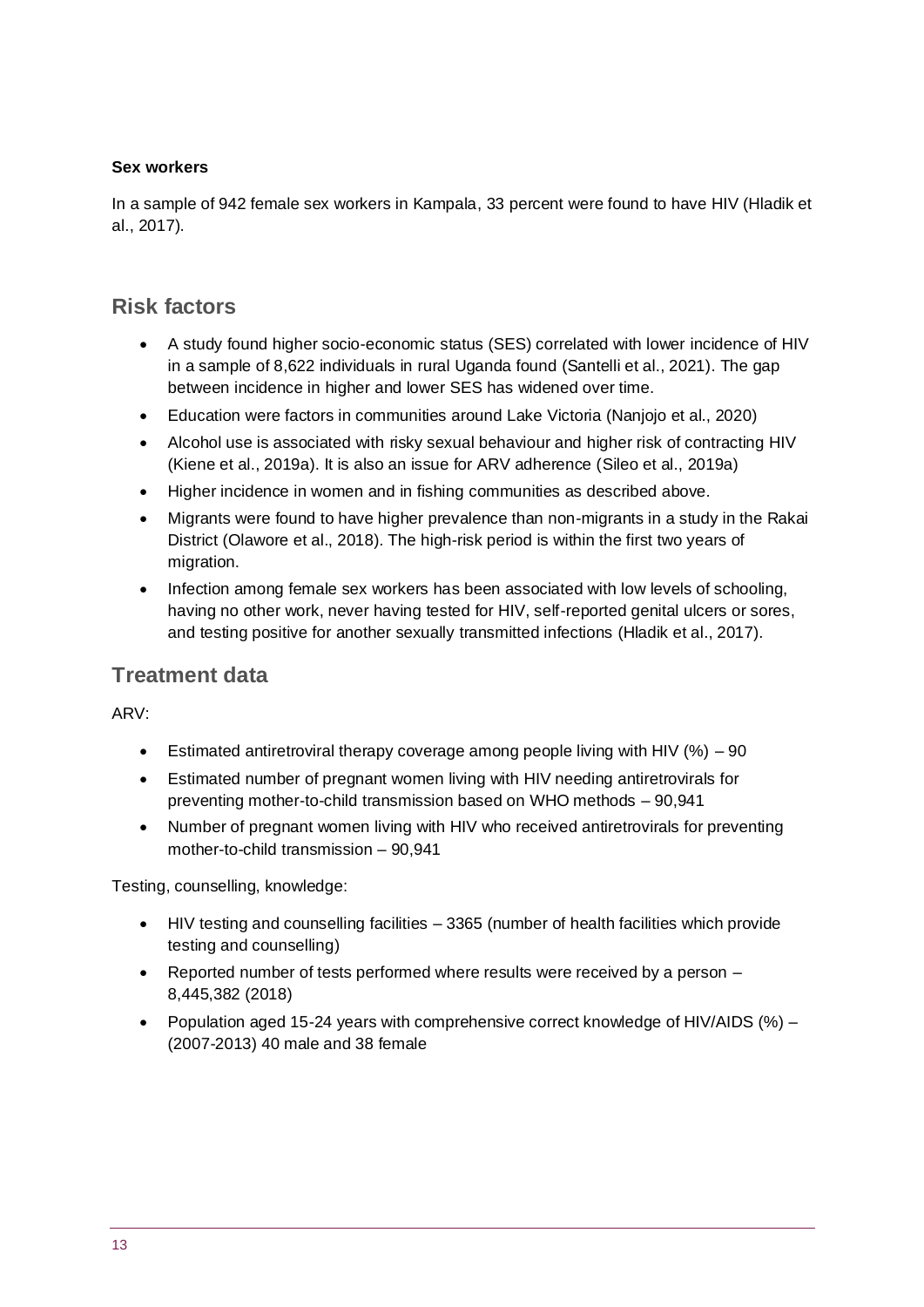# **Government plan**

The government published a road map in November 2018 for the acceleration of HIV prevention in Uganda aiming at zero new infections (Uganda AIDS Commission, 2018). It outlines three strategic shifts.

1) Shift from emergency vertical programming to epidemic control and long-term development programming. This is set to be achieved by attaining critical coverage of the current HIV prevention interventions. The bottleneck is diagnosing the estimated 312,000 individuals who do not know they have the disease. They also plan to select critical interventions to move to epidemic control. These include finding HIV positive people not yet tested and getting them treated and retained in care, focusing on hard to reach and at-risk populations, expanding proven prevention programmes, increasing programme impact, and increasing efficiency and effectiveness. They also plan to consciously implement a full dose of combination HIV prevention interventions. Biomedical interventions include focus on condom use, ARV-based prevention, voluntary medical male circumcision, elimination of mother-to-child transmission, testing, and counselling. Interventions for social and behaviour change include behaviour change communication for minimising sexual risk behaviours, improving care seeking, and stigma reduction.

2) Shift from centralised programming to decentralised responses grounded on the local epidemic. Action plans to utilize data and local epidemiology to target geographical prevalence and disease burden in local governments for more effective targeting. Focus will also be on specific populations and high-risk age groups that have been missed in programming, and on getting them on treatment and retaining them in care. Evidence-informed data will be used for men and women by age group, partners and families of positive cases, HIV-exposed infants, adolescents, orphans, and sexual minorities. In this regard the road map plans to improve data quality and reporting. Key populations will be mapped geographically and interventions targeted to those hotspots, urban authorities and districts.

3) Shift from intervention-specific programming to systems approaches to address vulnerability, risks, exposure and impact mitigation. This involves enhancing economic opportunities for girls, increasing secondary school completion for girls, addressing HIV awareness among young people, programming to respond to cross-generational sex, age-appropriate programming for young women and girls, reducing stigma, addressing alcohol abuse, fighting for gender equality, elimination of gender-based violence, and promoting the reduction of multiple concurrent partnerships.

The road map outlines four key strategic actions:

- 1) Integration within local government development programming.
- 2) Integration along the human life cycle.
- 3) Leveraging local resources and sustainable financing.
- 4) Leveraging other key sectors for the HIV prevention revolution.

The plan will be implemented using a multisectoral response with a wide range of stakeholders.

There are existing mechanisms for information which will be for monitoring and evaluation.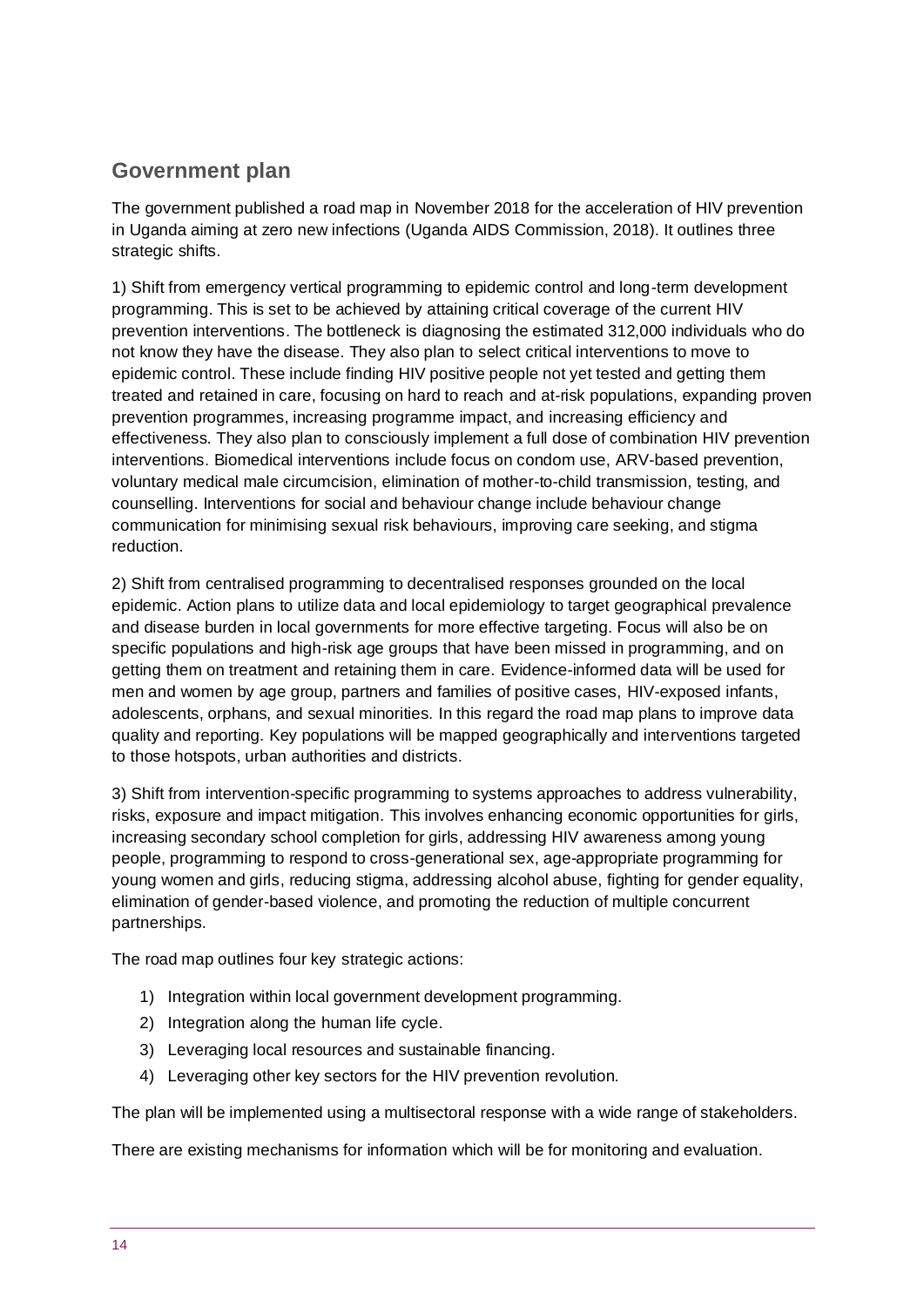# **Intervention evidence**

### **Combination strategy**

A large-scale study of data from 30 communities across Rakai, Uganda, assessed trends in the incidence of HIV with the combination of ART scale-up and medical male circumcision (Grabowski et al, 2017). Data were collected from 33,937 study participants between 1999 and 2016. HIV was found to decline significantly with the scale up of the interventions.

A survey in four hyperendemic fishing communities on Lake Victoria found combination interventions led to declines in incidence in women and men (Kagaayi et al., 2019).

A number of intervention combinations were modelled by researchers to assess effectiveness in Uganda (McCreesh et al., 2017). Results suggest that the CD4<sup>9</sup> threshold should be removed. This is where patients are only given ART when they reach a specific count of CD4 cells per microlitre. The most effective option was 'Universal Test, Treat, and Keep' (UTTK) which involves increased testing, no CD4 threshold for ART initiation, improved retention on ART, improved linkages to care, and improved pre-ART care.

### **Challenges in mobile fishing communities**

A scoping review found 32 papers and 2 reports describing HIV in fishing communities in Uganda but a lack of evidence in terms of what works in prevention or improving ART adherence (Musumari et al., 2021). A feasibility study identified challenges to monitoring longitudinal trials in a highly mobile fishing community (Kuteesa et al., 2019).

Transport issues such as irregular services and boats in poor condition are an issue for fisherfolk in accessing HIV services (Tumwine et al., 2019; Bogart et al., 2016). To improve adherence in communities in Lake Victoria a cross-sectional study suggests care models need to integrate stigma reduction and social support (Sileo et al., 2019b). And if possible, reduce number of clinic visits needed.

### **Addressing alcohol use**

A study assessed an intervention which used commitment savings to reduce alcohol use and therefore reduce risky sexual behaviour (Kiene et al., 2019b). The intervention showed moderate effectiveness and was more effective for men than women.

### **Promotion**

A promotion programme delivered by community health workers was assessed in Rakai (Chang et al., 2021). The intervention was based on theory<sup>10</sup> and informed by motivational interviewing. The counselling strategy to promote engagement in HIV treatment and prevention services was

<sup>9</sup> white blood cells that fight infection <https://medlineplus.gov/lab-tests/cd4-lymphocyte-count/>

<sup>&</sup>lt;sup>10</sup> situated Information, Motivation, and Behaviour Skills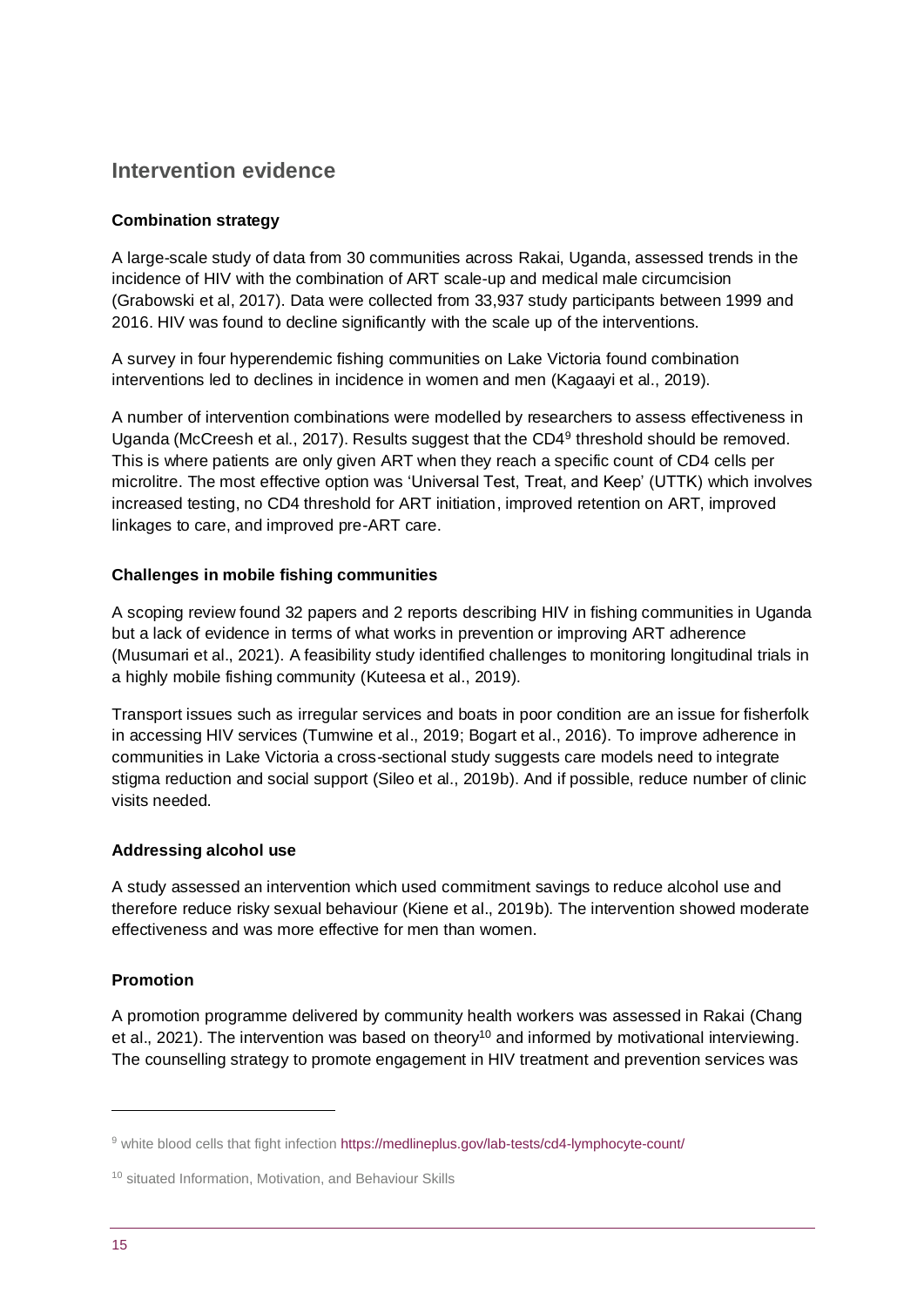mobile phone application-supported. The intervention was found to improve HIV care and ARV coverage. It did not improve coverage of male circumcision or HIV viral suppression.

### **Testing**

A study compared home-based testing and testing at community mobilisation events in Lake Victoria fishing communities (Bogart et al., 2016). Home-based testing was found to uncover more cases but had lower linkage to care. A small pilot study distributed self-testing kits through peer networks and had high uptake (Choko et al., 2018).

#### **Integrated care challenges**

A study in the Katakwi and Mubende districts found challenges in integrating HIV with antenatal and post-natal services (Ahumuza et al., 2016). There was a lack of staff, gaps in knowledge of service providers, limited space, and shortage of critical supplies.

### **Disability**

A study finds women with disabilities were less likely to receive HIV testing and counselling services (Zandam et al., 2022). Of a sample of 10,073 women between 15 and 49 who had a live birth in the past 5 years, 68.2 percent of women without disabilities received a test result compared to 61.4 percent of women with disabilities.

Qualitative research in Uganda finds that people living with disabilities are more sexually active than is the common assumption (Schenk et al., 2017). Knowledge on HIV among people with disabilities was limited with impediments to accessing information and services. Education outreach is recommended.

# <span id="page-15-0"></span>**5. Co-infection**

Co-infection of TB and HIV is of the greatest concern amongst the combination of these diseases. TB is the leading cause of death for individuals with HIV (Uganda AIDS Commission, 2017). 30 percent of HIV deaths are from TB.

World Health Observatory data on HIV and TB coinfection:

- Incidence of tuberculosis (per 100 000 population) (HIV-positive cases) 65
- Number of incident tuberculosis cases, (HIV-positive cases) 30,000
- TB patients with known HIV status  $%$  /  $\sim$  100
- HIV-positive TB patients on ART (antiretroviral therapy) (%) 97 (2020)

Aturinde et al. (2019) find that although TB and HIV are highly correlated, they show relatively different spatial patterns. Hotspot clusters were found around Lake Victoria and in northern Uganda. Possibly explained by the presence of refugees and internally displaced. Cold spots in eastern Uganda and Kasese could be explained by low HIV in communities which practice the circumcision tradition.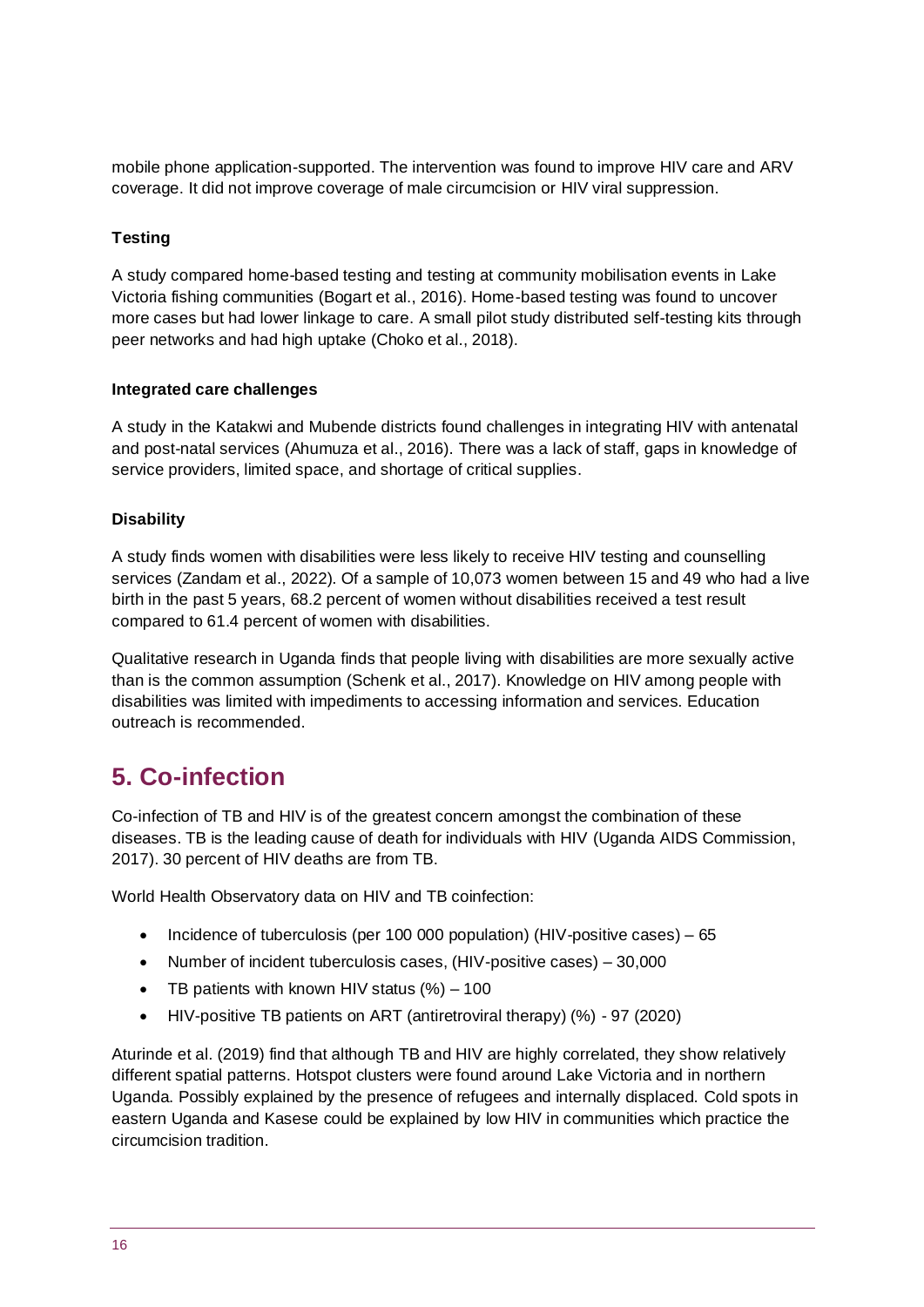Factors associated with HIV-malaria co-infection include non-in-door residual spraying, poor perception on the health risk of HIV-malaria co-infections, non-use of insecticidal treated bed nets, non-use of cotrimoxazole prophylaxis, and not having received health education on the risk of HIV-malaria interaction (Yibeltal et al., 2020).

A study of HIV infected individuals attending hospital in Kano found 27 percent also infected with malaria (Jegede et al., 2017). Co-infection was higher among non-ART patients. And lower among treated bed net users.

A study found low co-infection of malaria at a TB treatment centre in Mulago Hospital, Kampala, 2.2 percent overall (Baluku et al., 2019). 5 percent of participants with rifampicin resistance also had malaria. 3 of the 363 participants had HIV, malaria, and TB, 0.8 percent.

### **Intervention**

In December 2019 the national government published a strategic plan to reduce human rights related barriers to HIV, TB and malaria services (The Republic of Uganda, 2019). It was based on a baseline survey and developed by a multi-sectoral Technical Working group through the Ministry of Health. It aims to address stigma and discrimination in communities and healthcare settings; gender inequality and gender-based violence; punitive practices, policies, and laws preventing access; and social marginalisation. It also aims to increase knowledge on rights and responsibilities for health. It aims for a public health response to remove equity barriers that are comprehensive, sustainable, and well-coordinated. It includes a monitoring and evaluation framework. It will be financed by national disease programmes through domestic and external sources.

# <span id="page-16-0"></span>**6. References**

Ahumuza, S. E., Rujumba, J., Nkoyooyo, A., Byaruhanga, R., & Wanyenze, R. K. (2016). Challenges encountered in providing integrated HIV, antenatal and postnatal care services: a case study of Katakwi and Mubende districts in Uganda. *Reproductive health*, *13*(1), 1-9. <https://reproductive-health-journal.biomedcentral.com/articles/10.1186/s12978-016-0162-8>

Aturinde, A., Farnaghi, M., Pilesjö, P., & Mansourian, A. (2019). Spatial analysis of HIV-TB coclustering in Uganda. *BMC infectious diseases*, *19*(1), 1-10. <https://link.springer.com/article/10.1186/s12879-019-4246-2>

Baluku, J. B., Nassozi, S., Gyagenda, B., Namanda, M., Andia-Biraro, I., Worodria, W., & Byakika-Kibwika, P. (2019). Prevalence of malaria and TB coinfection at a national tuberculosis treatment centre in Uganda. *Journal of tropical medicine*, *2019*. <https://www.hindawi.com/journals/jtm/2019/3741294/>

Bogart, L. M., Wagner, G. J., Musoke, W., Naigino, R., Linnemayr, S., Maistrellis, E., ... & Wanyenze, R. K. (2017). A comparison of home-based versus outreach event-based community HIV testing in Ugandan fisherfolk communities. *AIDS and Behavior*, *21*(2), 547-560. <https://link.springer.com/article/10.1007/s10461-016-1629-x>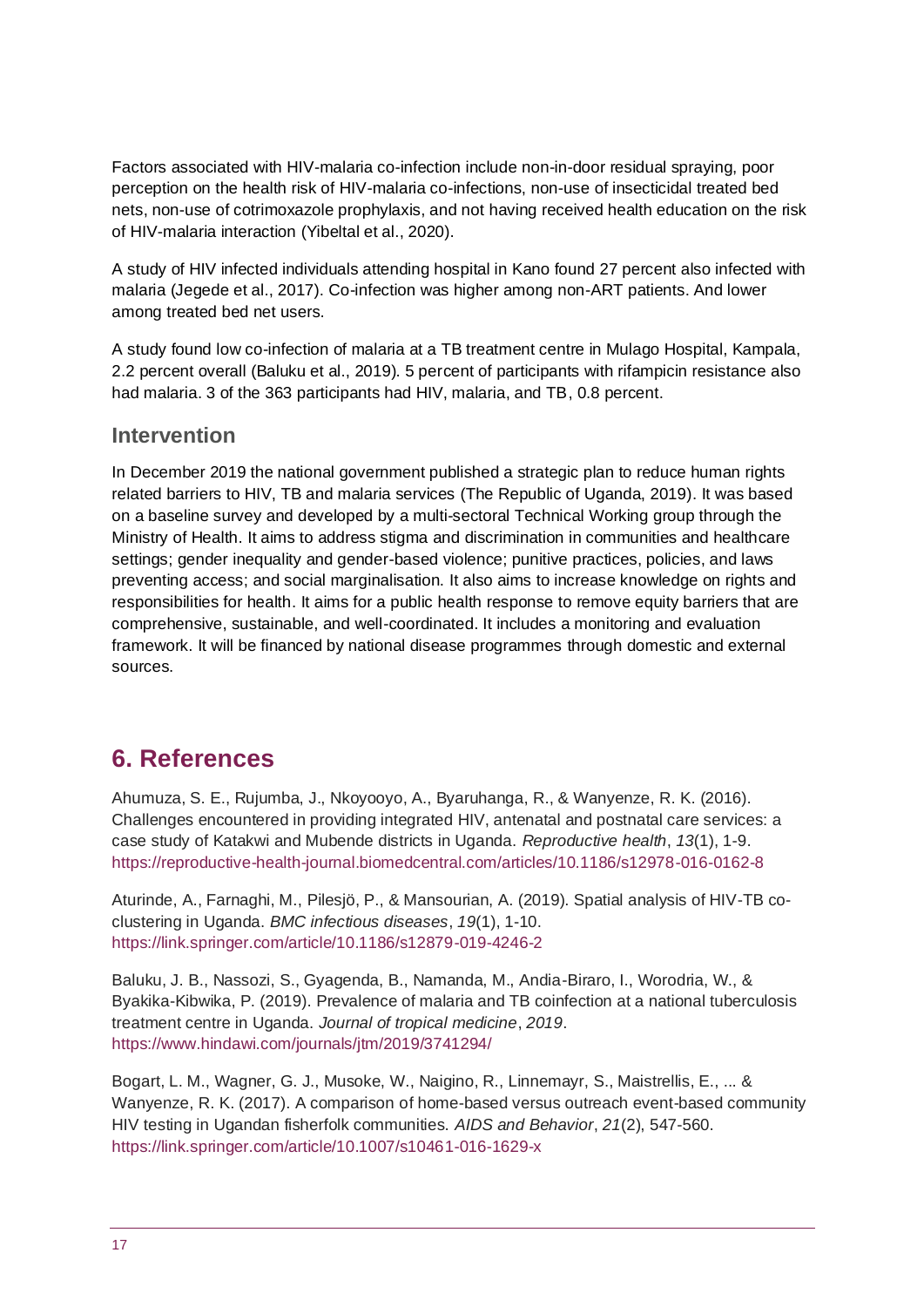Bogart, L. M., Naigino, R., Maistrellis, E., Wagner, G. J., Musoke, W., Mukasa, B., ... & Wanyenze, R. K. (2016). Barriers to linkage to HIV care in Ugandan fisherfolk communities: a qualitative analysis. *AIDS and Behavior*, *20*(10), 2464-2476. <https://link.springer.com/article/10.1007/s10461-016-1331-z>

Buregyeya, E., Kasasa, S., & Mitchell, E. M. (2016). Tuberculosis infection control knowledge and attitudes among health workers in Uganda: a cross-sectional study. *BMC Infectious Diseases*, *16*(1), 1-10[. https://link.springer.com/article/10.1186/s12879-016-1740-7](https://link.springer.com/article/10.1186/s12879-016-1740-7)

Cattamanchi, A., Crowder, R., Kityamuwesi, A., Kiwanuka, N., Lamunu, M., Namale, C., ... & Katamba, A. (2021). Digital adherence technology for tuberculosis treatment supervision: A stepped-wedge cluster-randomized trial in Uganda. *PLoS medicine*, *18*(5), e1003628. <https://journals.plos.org/plosmedicine/article?id=10.1371/journal.pmed.1003628>

Chang, L. W., Mbabali, I., Hutton, H., Amico, K. R., Kong, X., Mulamba, J., ... & Nakigozi, G. (2021). Novel community health worker strategy for HIV service engagement in a hyperendemic community in Rakai, Uganda: A pragmatic, cluster-randomized trial. *PLoS medicine*, *18*(1), e1003475.<https://journals.plos.org/plosmedicine/article?id=10.1371/journal.pmed.1003475>

Choko, A. T., Nanfuka, M., Birungi, J., Taasi, G., Kisembo, P., & Helleringer, S. (2018). A pilot trial of the peer-based distribution of HIV self-test kits among fishermen in Bulisa, Uganda. *PloS one*, *13*(11), e0208191.

<https://journals.plos.org/plosone/article?id=10.1371/journal.pone.0208191>

Degarege, A., Fennie, K., Degarege, D., Chennupati, S., & Madhivanan, P. (2019). Improving socioeconomic status may reduce the burden of malaria in sub Saharan Africa: A systematic review and meta-analysis. *PloS one*, *14*(1), e0211205. <https://journals.plos.org/plosone/article?id=10.1371/journal.pone.0211205>

Grabowski, M. K., Serwadda, D. M., Gray, R. H., Nakigozi, G., Kigozi, G., Kagaayi, J., ... & Chang, L. W. (2017). HIV prevention efforts and incidence of HIV in Uganda. *New England Journal of Medicine*, *377*(22), 2154-2166.<https://www.nejm.org/doi/full/10.1056/nejmoa1702150>

Hassard, S., Ronald, A., & Angella, K. (2017). Patient attitudes towards community-based tuberculosis DOT and adherence to treatment in an urban setting; Kampala, Uganda. *Pan African Medical Journal*, *27*(1)[. https://www.ajol.info/index.php/pamj/article/view/159852](https://www.ajol.info/index.php/pamj/article/view/159852)

Hladik, W., Baughman, A. L., Serwadda, D., Tappero, J. W., Kwezi, R., Nakato, N. D., & Barker, J. (2017). Burden and characteristics of HIV infection among female sex workers in Kampala, Uganda–a respondent-driven sampling survey. *BMC public health*, *17*(1), 1-12. <https://link.springer.com/article/10.1186/s12889-017-4428-z>

Izudi, J., Tamwesigire, I. K., & Bajunirwe, F. (2020). Surveillance for multi-drug and rifampicin resistant tuberculosis and treatment outcomes among previously treated persons with tuberculosis in the era of GeneXpert in rural eastern Uganda. *Journal of clinical tuberculosis and other mycobacterial diseases*, *19*, 100153.

Izudi, J., Tamwesigire, I., & Bajunirwe, F. (2019). Explaining the successes and failures of tuberculosis treatment programs; a tale of two regions in rural eastern Uganda. *BMC health services research*, *19*(1), 1-10[. https://link.springer.com/article/10.1186/s12913-019-4834-2](https://link.springer.com/article/10.1186/s12913-019-4834-2)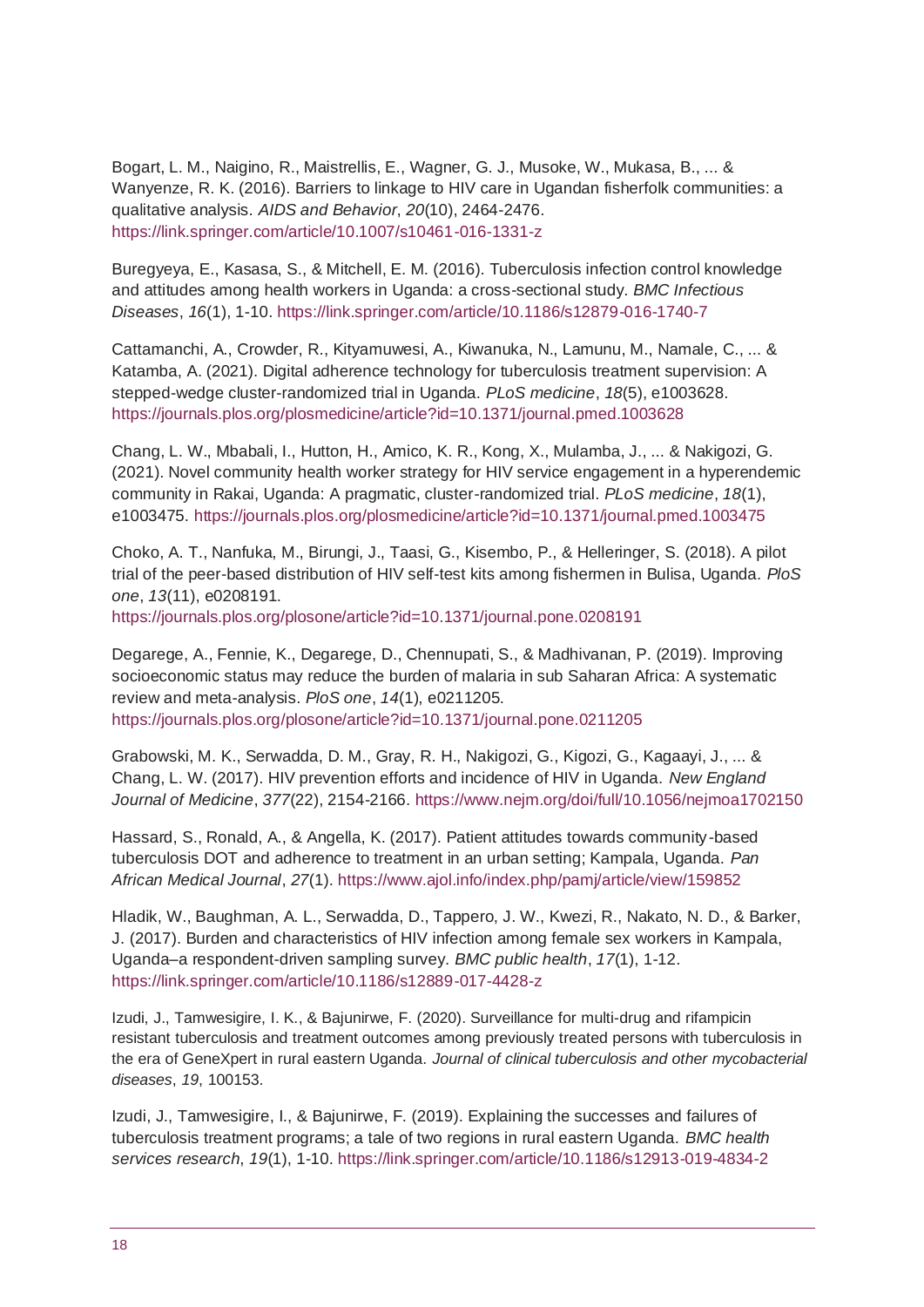Jegede, F. E., Oyeyi, T. I., Abdulrahman, S. A., Mbah, H. A., Badru, T., Agbakwuru, C., & Adedokun, O. (2017). Effect of HIV and malaria parasites co-infection on immune-hematological profiles among patients attending anti-retroviral treatment (ART) clinic in Infectious Disease Hospital Kano, Nigeria. *PLoS One*, *12*(3), e0174233. <https://journals.plos.org/plosone/article?id=10.1371/journal.pone.0174233>

Kagaayi, J., Chang, L. W., Ssempijja, V., Grabowski, M. K., Ssekubugu, R., Nakigozi, G., ... & Reynolds, S. J. (2019). Impact of combination HIV interventions on HIV incidence in hyperendemic fishing communities in Uganda: a prospective cohort study. *The lancet HIV*, *6*(10), e680-e687.<https://www.sciencedirect.com/science/article/abs/pii/S2352301819301900>

Kamali, A., Nsubuga, R. N., Ruzagira, E., Bahemuka, U., Asiki, G., Price, M. A., ... & Fast, P. (2016). Heterogeneity of HIV incidence: a comparative analysis between fishing communities and in a neighbouring rural general population, Uganda, and implications for HIV control. *Sexually transmitted infections*, *92*(6), 447-454[. https://sti.bmj.com/content/92/6/447](https://sti.bmj.com/content/92/6/447)

Kamya, M. R., Kakuru, A., Muhindo, M., Arinaitwe, E., Nankabirwa, J. I., Rek, J., ... & Dorsey, G. (2020). The impact of control interventions on malaria burden in young children in a historically high-transmission district of Uganda: a pooled analysis of cohort studies from 2007 to 2018. The American journal of tropical medicine and hygiene, 103(2), 785. <https://www.ajtmh.org/view/journals/tpmd/103/2/article-p785.xml>

Kiene, S. M., Sileo, K. M., Dove, M., & Kintu, M. (2019a). Hazardous alcohol consumption and alcohol-related problems are associated with unknown and HIV-positive status in fishing communities in Uganda. *AIDS care*, *31*(4), 451-459. <https://www.tandfonline.com/doi/abs/10.1080/09540121.2018.1497135>

Kiene, S. M., Ediau, M., Schmarje, K. A., Kintu, M., & Tumwesigye, N. M. (2019b). Exploring the potential of savings-led economic strengthening HIV interventions among high-risk economically vulnerable fishing communities in Uganda: associations between use of commitment savings, sexual risk behavior, and problematic alcohol use. *AIDS and behavior*, *23*(9), 2347-2360. <https://link.springer.com/article/10.1007/s10461-019-02475-y>

Kigozi, S. P., Kigozi, R. N., Sebuguzi, C. M., Cano, J., Rutazaana, D., Opigo, J., Bousema, T., Yeka, A., Gasasira, A., Sartorius, B. & Pullan, R. L. (2020a). Spatial-temporal patterns of malaria incidence in Uganda using HMIS data from 2015 to 2019. *BMC public health*, *20*(1), 1-14. <https://bmcpublichealth.biomedcentral.com/articles/10.1186/s12889-020-10007-w>

Kigozi, S. P., Kigozi, R. N., Epstein, A., Mpimbaza, A., Sserwanga, A., Yeka, A., ... & Rodriguez-Barraquer, I. (2020b). Rapid shifts in the age-specific burden of malaria following successful control interventions in four regions of Uganda. *Malaria journal*, *19*(1), 1-12. [https://researchonline.lshtm.ac.uk/id/eprint/4656519/1/Rapid%20shifts%20in%20the%20age](https://researchonline.lshtm.ac.uk/id/eprint/4656519/1/Rapid%20shifts%20in%20the%20age-specific%20burden%20of%20malaria%20following%20successful%20control%20interventions%20in%20four%20regions%20of%20Uganda.pdf)[specific%20burden%20of%20malaria%20following%20successful%20control%20interventions%](https://researchonline.lshtm.ac.uk/id/eprint/4656519/1/Rapid%20shifts%20in%20the%20age-specific%20burden%20of%20malaria%20following%20successful%20control%20interventions%20in%20four%20regions%20of%20Uganda.pdf) [20in%20four%20regions%20of%20Uganda.pdf](https://researchonline.lshtm.ac.uk/id/eprint/4656519/1/Rapid%20shifts%20in%20the%20age-specific%20burden%20of%20malaria%20following%20successful%20control%20interventions%20in%20four%20regions%20of%20Uganda.pdf)

Kizito, E., Musaazi, J., Mutesasira, K., Twinomugisha, F., Namwanje, H., Kiyemba, T., ... & Zawedde-Muyanja, S. (2021). Risk factors for mortality among patients diagnosed with multi-drug resistant tuberculosis in Uganda-a case-control study. *BMC infectious diseases*, *21*(1), 1-7. <https://link.springer.com/article/10.1186/s12879-021-05967-2>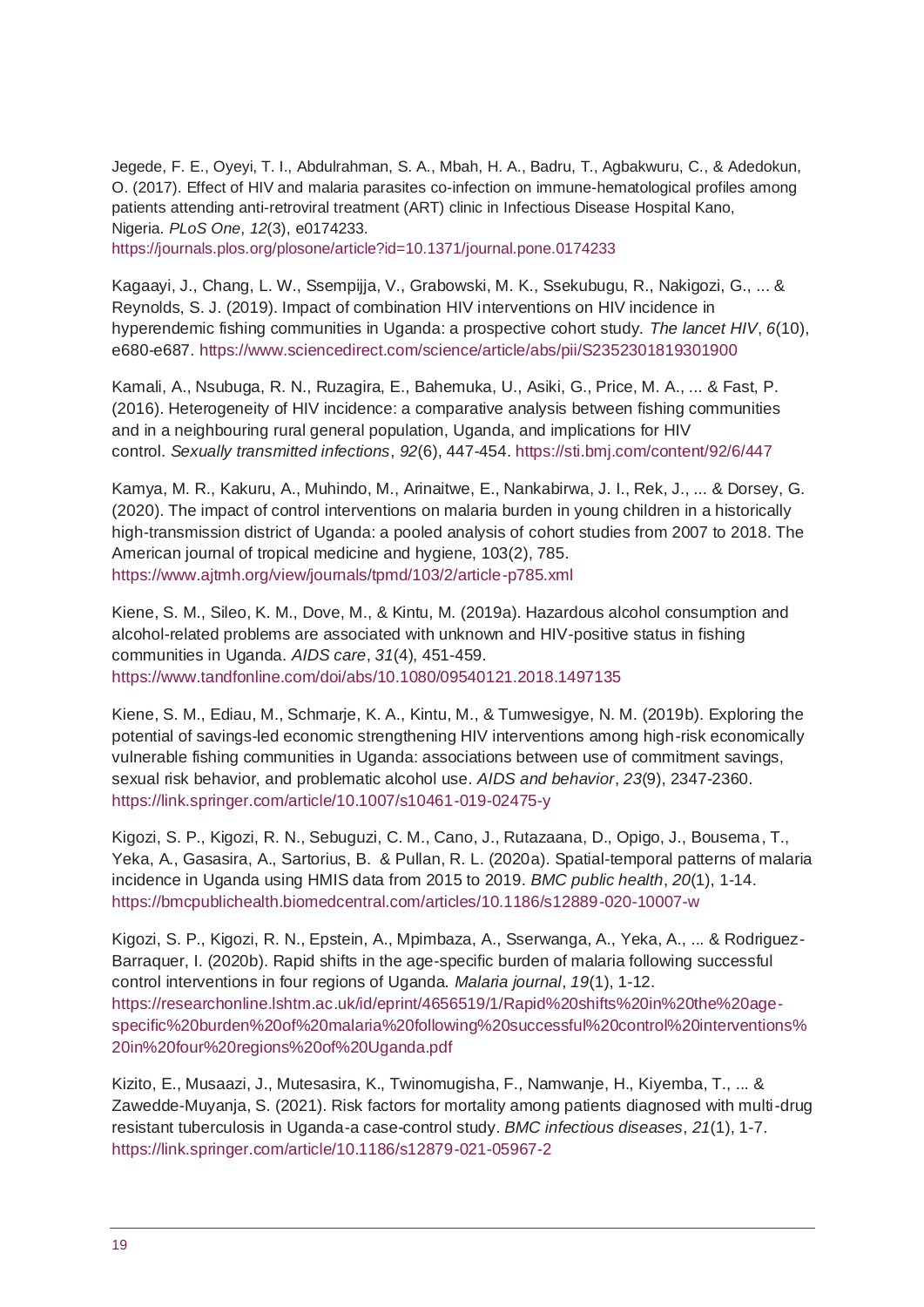Kuteesa, M. O., Weiss, H. A., Abaasa, A., Nash, S., Nsubuga, R. N., Newton, R., ... & Kamali, A. (2019). Feasibility of conducting HIV combination prevention interventions in fishing communities in Uganda: a pilot cluster randomised trial. *PloS one*, *14*(3), e0210719. <https://journals.plos.org/plosone/article?id=10.1371/journal.pone.0210719>

Mafigiri, R., Matovu, J. K., Makumbi, F. E., Ndyanabo, A., Nabukalu, D., Sakor, M., ... & Wanyenze, R. K. (2017). HIV prevalence and uptake of HIV/AIDS services among youths (15–24 Years) in fishing and neighboring communities of Kasensero, Rakai District, South Western Uganda. *BMC public health*, *17*(1), 1-10. <https://bmcpublichealth.biomedcentral.com/articles/10.1186/s12889-017-4166-2>

Mawejje, H. D., Kilama, M., Kigozi, S. P., Musiime, A. K., Kamya, M., Lines, J., ... & Staedke, S. G. (2021). Impact of seasonality and malaria control interventions on Anopheles density and species composition from three areas of Uganda with differing malaria endemicity. *Malaria journal*, *20*(1), 1-13[. https://link.springer.com/article/10.1186/s12936-021-03675-5](https://link.springer.com/article/10.1186/s12936-021-03675-5)

Maziarz, M., Kinyera, T., Otim, I., Kagwa, P., Nabalende, H., Legason, I. D., ... & Mbulaiteye, S. M. (2017). Age and geographic patterns of Plasmodium falciparum malaria infection in a representative sample of children living in Burkitt lymphoma-endemic areas of northern Uganda. *Malaria journal*, *16*(1), 1-14. <https://malariajournal.biomedcentral.com/articles/10.1186/s12936-017-1778-z>

McCreesh, N., Andrianakis, I., Nsubuga, R. N., Strong, M., Vernon, I., McKinley, T. J., ... & White, R. G. (2017). Universal test, treat, and keep: improving ART retention is key in costeffective HIV control in Uganda. *BMC infectious diseases*, *17*(1), 1-11. <https://bmcinfectdis.biomedcentral.com/articles/10.1186/s12879-017-2420-y>

Meyer, A. J., Armstrong-Hough, M., Babirye, D., Mark, D., Turimumahoro, P., Ayakaka, I., ... & Davis, J. L. (2020). Implementing mHealth interventions in a resource-constrained setting: case study from Uganda. *JMIR mHealth and uHealth*, *8*(7), e19552. <https://mhealth.jmir.org/2020/7/e19552>

Mpimbaza, A., Walemwa, R., Kapisi, J., Sserwanga, A., Namuganga, J. F., Kisambira, Y., Tagoola, A., Nanteza, J.F., Rutazaana, D., Staedke, S.G. and Dorsey (2020). The age-specific incidence of hospitalized paediatric malaria in Uganda. *BMC infectious diseases*, *20*(1), 1-12. <https://bmcinfectdis.biomedcentral.com/track/pdf/10.1186/s12879-020-05215-z.pdf>

Musiimenta, A., Tumuhimbise, W., Mugaba, A. T., Muzoora, C., Armstrong-Hough, M., Bangsberg, D., ... & Haberer, J. E. (2019). Digital monitoring technologies could enhance tuberculosis medication adherence in Uganda: Mixed methods study. *Journal of clinical tuberculosis and other mycobacterial diseases*, *17*, 100119. <https://www.sciencedirect.com/science/article/pii/S2405579419300191>

Musoke, D., Miiro, G., Ndejjo, R., Karani, G., Morris, K., Kasasa, S., ... & Musoke, M. B. (2018). Malaria prevention practices and associated environmental risk factors in a rural community in Wakiso district, Uganda. PLoS One, 13(10), e0205210. <https://journals.plos.org/plosone/article?id=10.1371/journal.pone.0205210>

Musumari, P. M., Techasrivichien, T., Srithanaviboonchai, K., Wanyenze, R. K., Matovu, J. K., Poudyal, H., ... & Kihara, M. (2021). HIV epidemic in fishing communities in Uganda: A scoping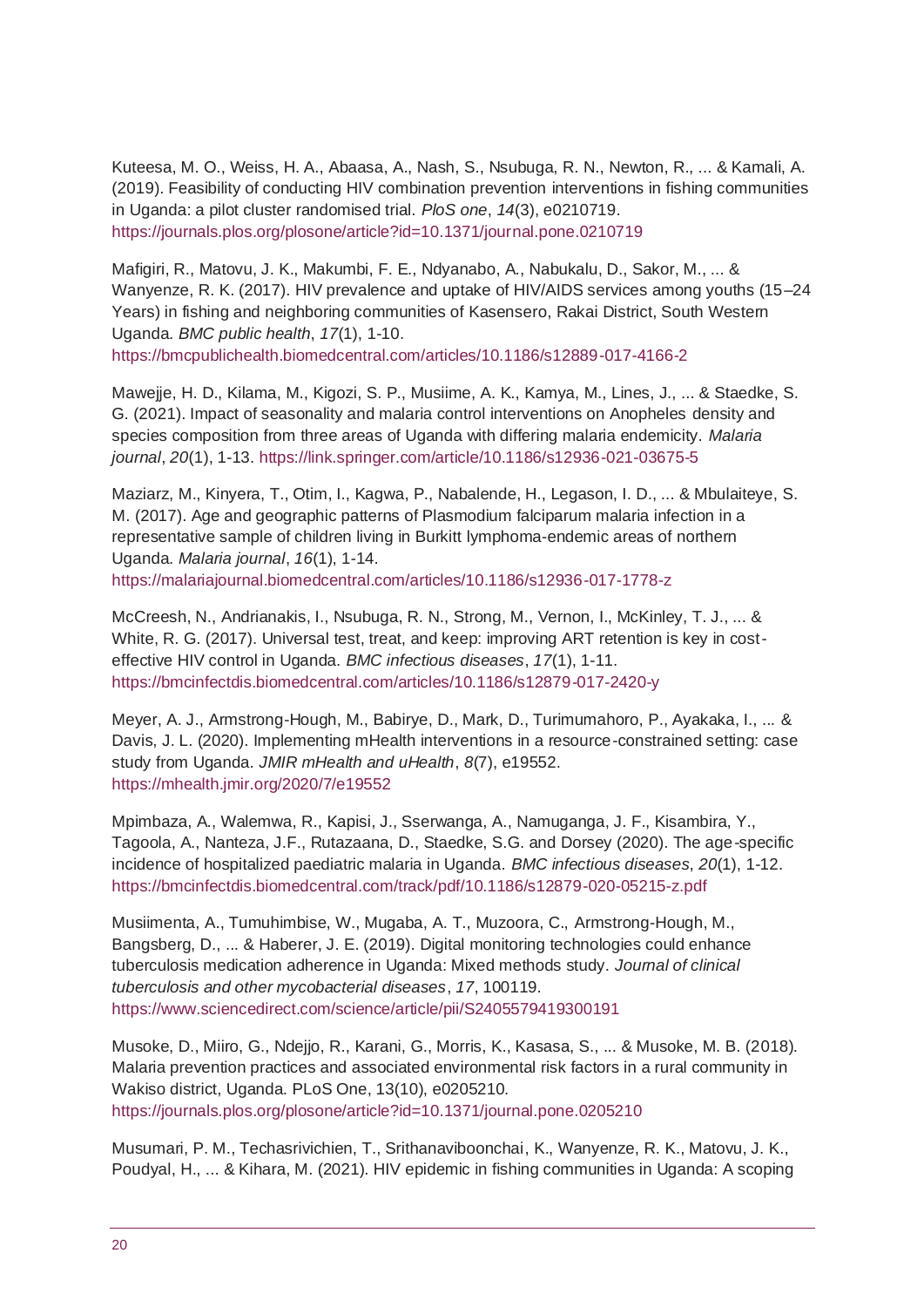review. *PloS one*, *16*(4), e0249465. <https://journals.plos.org/plosone/article?id=10.1371/journal.pone.0249465>

Muttamba, W., Bbuye, M., Baluku, J. B., Kyaligonza, S., Nalunjogi, J., Kimuli, I., & Kirenga, B. (2021). Perceptions of Adolescents and Health Workers Towards Adolescents' TB Diagnosis in Central Uganda: A Cross-Sectional Qualitative Study. Risk Management and Healthcare Policy, 14, 4823. <https://pubmed.ncbi.nlm.nih.gov/34876864/>

Nanyonjo, G., Asiki, G., Ssetaala, A., Nakaweesa, T., Wambuzi, M., Nanvubya, A., ... & Kiwanuka, N. (2020). Prevalence and correlates of HIV infection among adolescents and young people living in fishing populations along Lake Victoria Fishing Communities in Uganda. *The Pan African Medical Journal*, *37*[. https://www.panafrican-med-journal.com/content/article/37/208/full/](https://www.panafrican-med-journal.com/content/article/37/208/full/)

National Malaria Control Programme, KEMRI-Wellcome Research Trust and LSHTM (2018). Uganda: A Profile of Malaria Control and Epidemiology. Uganda Ministry of Health. [https://web](https://web-archive.lshtm.ac.uk/www.linkmalaria.org/sites/link/files/content/country/profiles/Malaria%20LINK%20profile%20Uganda-final-4-9.pdf)[archive.lshtm.ac.uk/www.linkmalaria.org/sites/link/files/content/country/profiles/Malaria%20LINK](https://web-archive.lshtm.ac.uk/www.linkmalaria.org/sites/link/files/content/country/profiles/Malaria%20LINK%20profile%20Uganda-final-4-9.pdf) [%20profile%20Uganda-final-4-9.pdf](https://web-archive.lshtm.ac.uk/www.linkmalaria.org/sites/link/files/content/country/profiles/Malaria%20LINK%20profile%20Uganda-final-4-9.pdf)

Okethwangu, D., Birungi, D., Biribawa, C., Kwesiga, B., Turyahabwe, S., Ario, A. R., & Zhu, B. P. (2019). Multidrug-resistant tuberculosis outbreak associated with poor treatment adherence and delayed treatment: Arua District, Uganda, 2013–2017. BMC infectious diseases, 19(1), 1-10. <https://bmcinfectdis.biomedcentral.com/articles/10.1186/s12879-019-4014-3>

Oyediran, K., Kirenga, B., Turyahabwe, S., Davis, N., Chauffour, J., Muttamba, W., Muzoora, A., & Muyinda, H. (2020). Quality of Tuberculosis Services Assessment in Uganda: Report. Chapel Hill, NC, USA: MEASURE Evaluation, University of North Carolina. [https://www.measureevaluation.org/resources/publications/tr-20-398/at\\_download/document](https://www.measureevaluation.org/resources/publications/tr-20-398/at_download/document)

Rek, J., Musiime, A., Zedi, M., Otto, G., Kyagamba, P., Asiimwe Rwatooro, J., ... & Krezanoski, P. J. (2020). Non-adherence to long-lasting insecticide treated bednet use following successful malaria control in Tororo, Uganda. *PloS one*, *15*(12), e0243303. <https://journals.plos.org/plosone/article?id=10.1371/journal.pone.0243303>

Santelli, J. S., Chen, I., Makumbi, F., Wei, Y., Nalugoda, F., Lutalo, T., ... & Serwadda, D. (2021). Household wealth and HIV incidence over time, rural Uganda, 1994–2018. *AIDS (London, England)*, *35*(11), 1835.<https://www.ncbi.nlm.nih.gov/pmc/articles/PMC8373447/>

Schenk, K. D., Tun, W., Sheehy, M., Okal, J., Kuffour, E., Moono, G., ... & Leclerc-Madlala, S. (2020). "Even the fowl has feelings": access to HIV information and services among persons with disabilities in Ghana, Uganda, and Zambia. Disability and Rehabilitation, 42(3), 335-348. <https://www.tandfonline.com/doi/full/10.1080/09638288.2018.1498138>

Sileo, K. M., Kizito, W., Wanyenze, R. K., Chemusto, H., Reed, E., Stockman, J. K., ... & Kiene, S. M. (2019a). Substance use and its effect on antiretroviral treatment adherence among male fisherfolk living with HIV/AIDS in Uganda. *PloS one*, *14*(6), e0216892. <https://journals.plos.org/plosone/article?id=10.1371/journal.pone.0216892>

Sileo, K. M., Wanyenze, R. K., Kizito, W., Reed, E., Brodine, S. K., Chemusto, H., ... & Kiene, S. M. (2019b). Multi-level determinants of clinic attendance and antiretroviral treatment adherence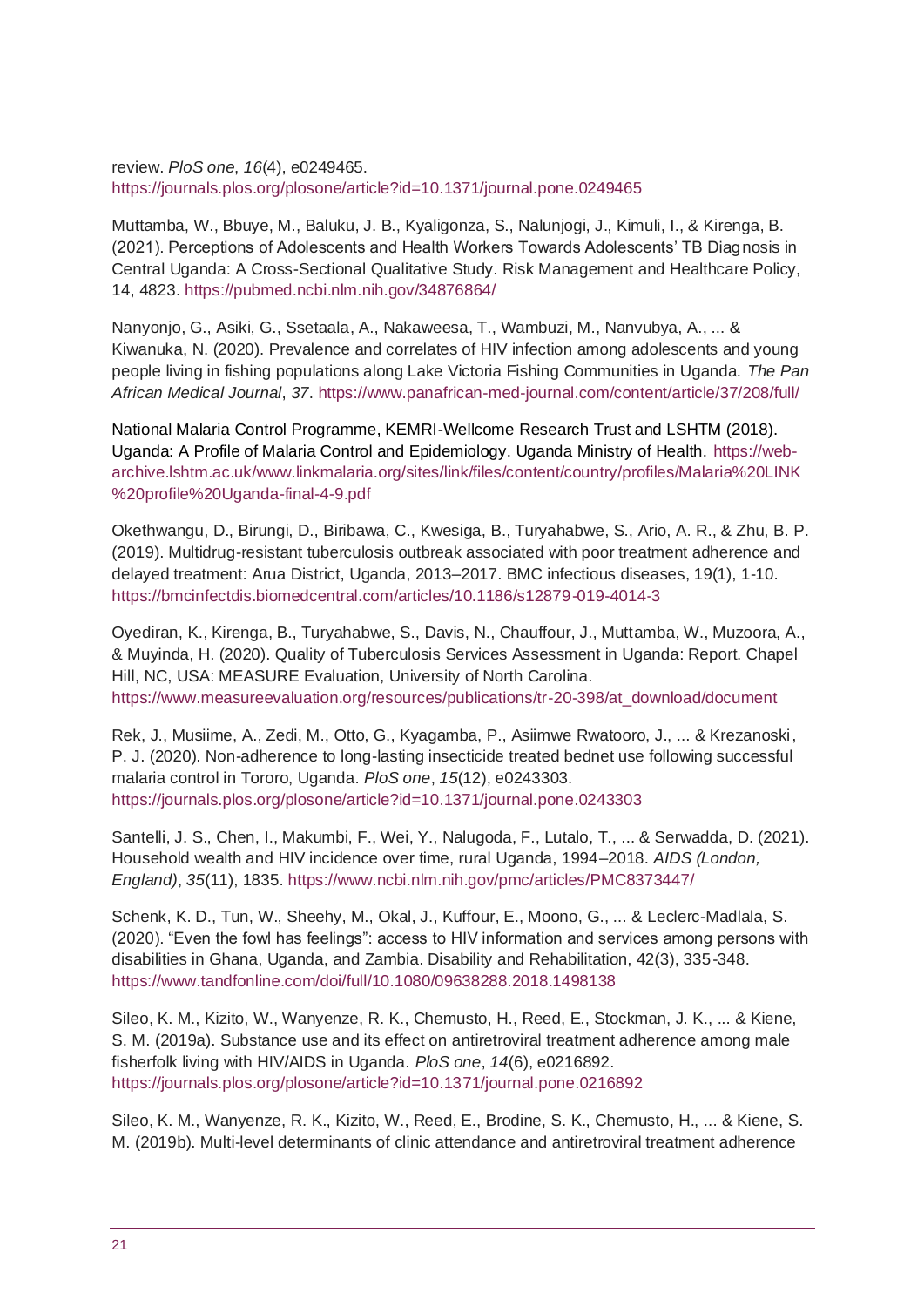among fishermen living with HIV/AIDS in communities on Lake Victoria, Uganda. *AIDS and Behavior*, *23*(2), 406-417.<https://link.springer.com/article/10.1007/s10461-018-2207-1>

Simbwa, B. N., Katamba, A., Katana, E. B., Laker, E. A., Nabatanzi, S., Sendaula, E., ... & Worodria, W. (2021). The burden of drug resistant tuberculosis in a predominantly nomadic population in Uganda: a mixed methods study. *BMC Infectious Diseases*, *21*(1), 1-11. <https://bmcinfectdis.biomedcentral.com/articles/10.1186/s12879-021-06675-7>

Ssempiira, J., Kasirye, I., Kissa, J., Nambuusi, B., Mukooyo, E., Opigo, J., ... & Vounatsou, P. (2018a). Measuring health facility readiness and its effects on severe malaria outcomes in Uganda. *Scientific reports*, *8*(1), 1-11. <https://www.nature.com/articles/s41598-018-36249-8>

Ssempiira, J., Kissa, J., Nambuusi, B., Kyozira, C., Rutazaana, D., Mukooyo, E., ... & Vounatsou, P. (2018b). The effect of case management and vector-control interventions on space–time patterns of malaria incidence in Uganda. *Malaria journal*, *17*(1), 1-11.

Ssempiira, J., Nambuusi, B., Kissa, J., Agaba, B., Makumbi, F., Kasasa, S., & Vounatsou, P. (2017). Geostatistical modelling of malaria indicator survey data to assess the effects of interventions on the geographical distribution of malaria prevalence in children less than 5 years in Uganda. *PLoS One*, *12*(4), e0174948. <https://journals.plos.org/plosone/article?id=10.1371/journal.pone.0174948>

The Republic of Uganda (2019). National Strategic Plan to Reduce Human Rights Related Barriers to HIV, TB and Malaria Services: Uganda 2020-2024. [https://www.theglobalfund.org/media/9768/crg\\_humanrightsuganda2020-2024\\_plan\\_en.pdf](https://www.theglobalfund.org/media/9768/crg_humanrightsuganda2020-2024_plan_en.pdf)

The Republic of Uganda Ministry of Health (2017). A National Guidelines is available for Tuberculosis Infection Control in Health Care Facilities, Congregate Settings and Households. [https://www.who.int/hiv/pub/guidelines/uganda\\_hiv\\_tb.pdf](https://www.who.int/hiv/pub/guidelines/uganda_hiv_tb.pdf)

Tukei, B. B., Beke, A., & Lamadrid-Figueroa, H. (2017). Assessing the effect of indoor residual spraying (IRS) on malaria morbidity in Northern Uganda: a before and after study. *Malaria journal*, *16*(1), 1-9[. https://link.springer.com/article/10.1186/s12936-016-1652-4](https://link.springer.com/article/10.1186/s12936-016-1652-4)

Uganda AIDS Commission (2018). Acceleration of HIV Prevention in Uganda: A Road Map Towards Zero New Infections by 2030: Theme, Towards Sustainability, Ownership and Resilient HIV Prevention Systems. The Government of Uganda. <http://library.health.go.ug/download/file/fid/2159>

Uganda AIDS Commission (2017). Uganda HIV/AIDS country progress report July 2016-June 2017. Kampala: Uganda AIDS Commission, Ministry of Health, Republic of Uganda. <https://www.ecoi.net/en/document/1441187.html>

Wanzira, H., Katamba, H., Okullo, A. E., Agaba, B., Kasule, M., & Rubahika, D. (2017). Factors associated with malaria parasitaemia among children under 5 years in Uganda: a secondary data analysis of the 2014 Malaria Indicator Survey dataset. *Malaria journal*, *16*(1), 1-9. <https://malariajournal.biomedcentral.com/articles/10.1186/s12936-017-1847-3>

WHO (2020). *World Malaria Report 2020.* Geneva: World Health Organisation (WHO). <https://www.who.int/publications/i/item/9789240015791>